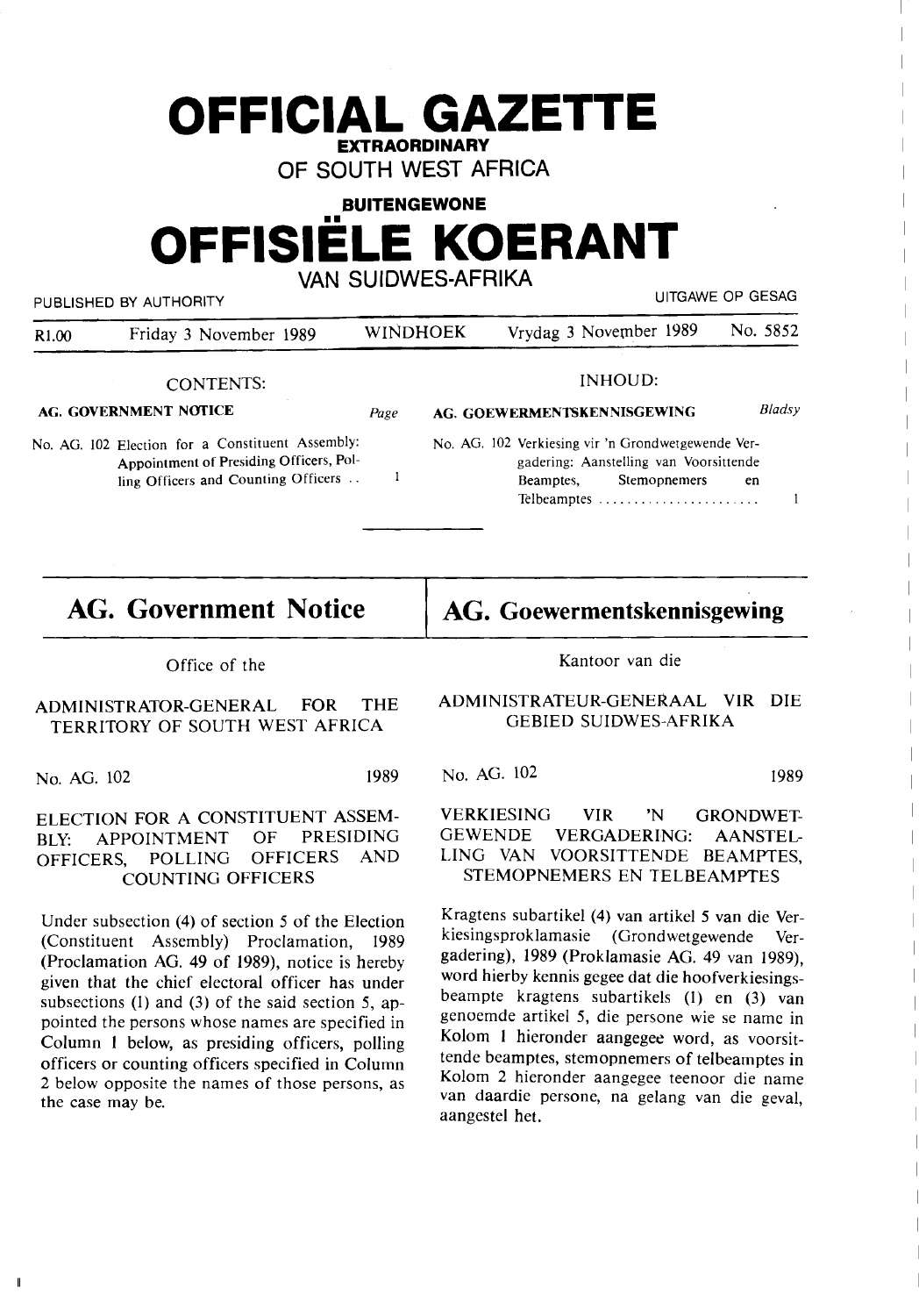| COLUMN 1 / KOLOM 1<br>NAME AND OFFICIAL ADDRESS/<br>NAAM EN AMPTELIKE ADRES | COLUMN 2/KOLOM 2   COLUMN 3/KOLOM 3<br>APPOINTED AS/ DISTRICT/<br>AANGESTEL AS<br>DISTRIK |
|-----------------------------------------------------------------------------|-------------------------------------------------------------------------------------------|
| KAVANGO                                                                     |                                                                                           |
| RUPARA                                                                      |                                                                                           |
| J A VAN ZYL<br>Transnamib<br>Windhoek                                       | POLLING OFFICER KAVANGO                                                                   |
| KASOSI I                                                                    |                                                                                           |
| MRS A VAN DER ELS<br>Admin for Kavangos<br>Rundu                            | POLLING OFFICER KAVANGO                                                                   |
| S HERSELMAN<br>Dept of Water Affairs<br>Windhoek                            | POLLING OFFICER<br>KAVANGO                                                                |
| TODORA                                                                      |                                                                                           |
| Z GROBLER (correction only)<br>Admin for Whites<br>Windhoek                 | PRESIDING OFFICER/<br>KAVANGO<br>COUNTING OFFICER                                         |
| MPUNGU-KANKUDI                                                              |                                                                                           |
| W J J VAN DER MERWE<br>Admin for Whites<br>Windhoek                         | PRESIDING OFFICER<br>KAVANGO                                                              |
| RUNDU LEGISLATIVE HALL                                                      |                                                                                           |
| J POSTMA<br>Dept of Justice<br>Rundu                                        | PRESIDING OFFICER/<br>KAVANGO<br>COUNTING OFFICER                                         |
| MRS B GROBELAAR<br>Admin for Kavangos<br>Rundu                              | POLLING OFFICER<br>KAVANGO                                                                |
| R T VON WIELLIGH<br>Admin for Whites<br>Windhoek                            | POLLING OFFICER<br>KAVANGO                                                                |
| G NEL<br>Admin for Kavangos<br>Rundu                                        | POLLING OFFICER<br>∙KAVANGO                                                               |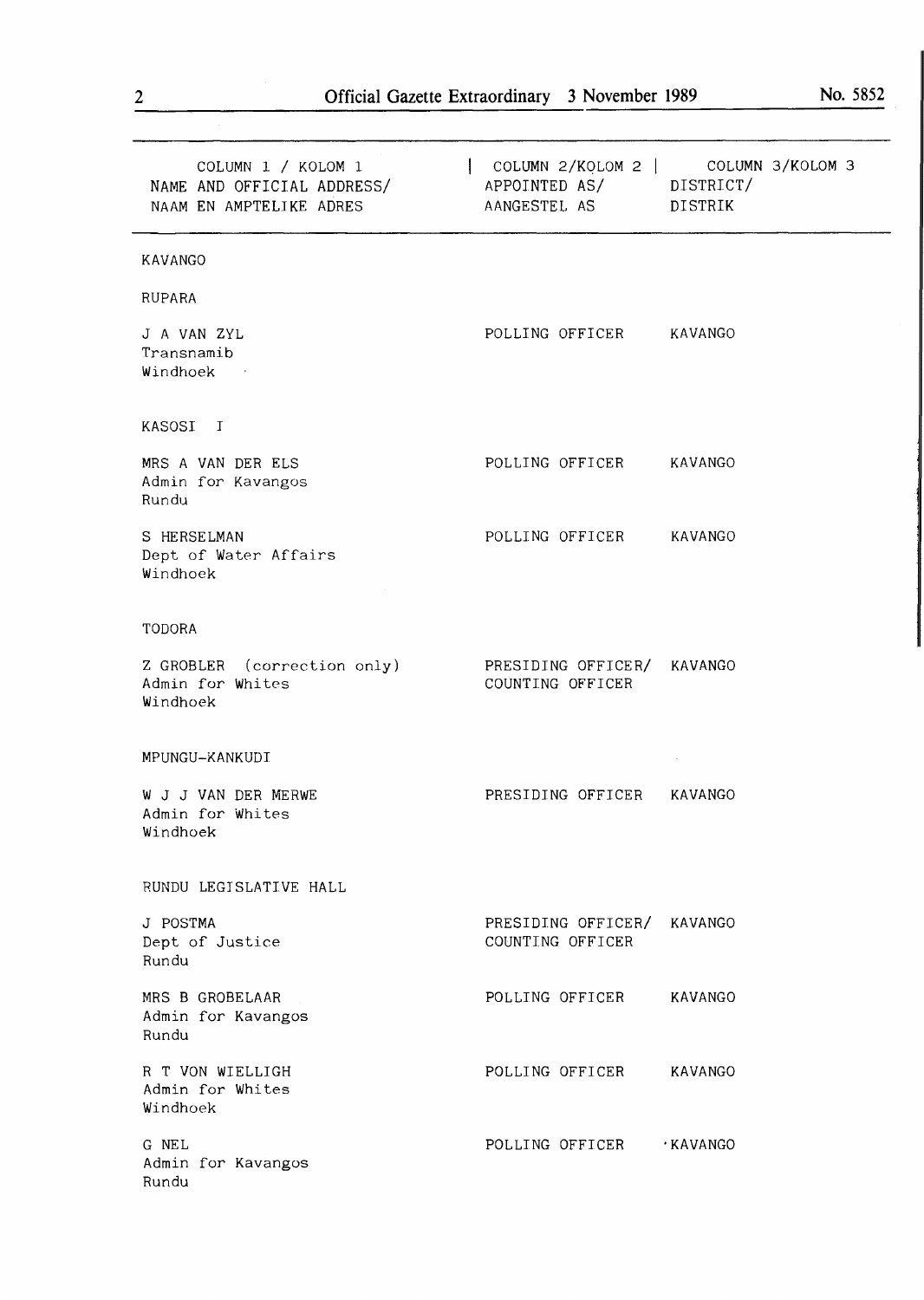ч.

| COLUMN 1 / KOLOM 1<br>NAME AND OFFICIAL ADDRESS/<br>NAAM EN AMPTELIKE ADRES | COLUMN 2/KOLOM 2   COLUMN 3/KOLOM 3<br>APPOINTED AS/ DISTRICT/<br>AANGESTEL AS DISTRIK |   |
|-----------------------------------------------------------------------------|----------------------------------------------------------------------------------------|---|
| G KAPANGA<br>Admin for Kavangos<br>Rundu                                    | POLLING OFFICER KAVANGO                                                                |   |
| KATERE SHAMVURA                                                             |                                                                                        |   |
| W PALMHERT<br>Dept of Transport<br>Windhoek                                 | POLLING OFFICER KAVANGO                                                                | ٠ |
| MBUMBI-SHAKUMBU MOBILE L                                                    |                                                                                        |   |
| M HAGGARD<br>Central Personnel Institution<br>Windhoek                      | POLLING OFFICER KAVANGO                                                                |   |
| NAMU MOBILE M                                                               |                                                                                        |   |
| A J KRUGER<br>Transnamib<br>Windhoek                                        | POLLING OFFICER KAVANGO                                                                |   |
| <b>B OPPERMAN</b><br>Admin for Whites<br>Windhoek                           | POLLING OFFICER KAVANGO                                                                |   |
|                                                                             |                                                                                        |   |

 $\hat{\mathcal{A}}$ 

 $\ddot{\phantom{0}}$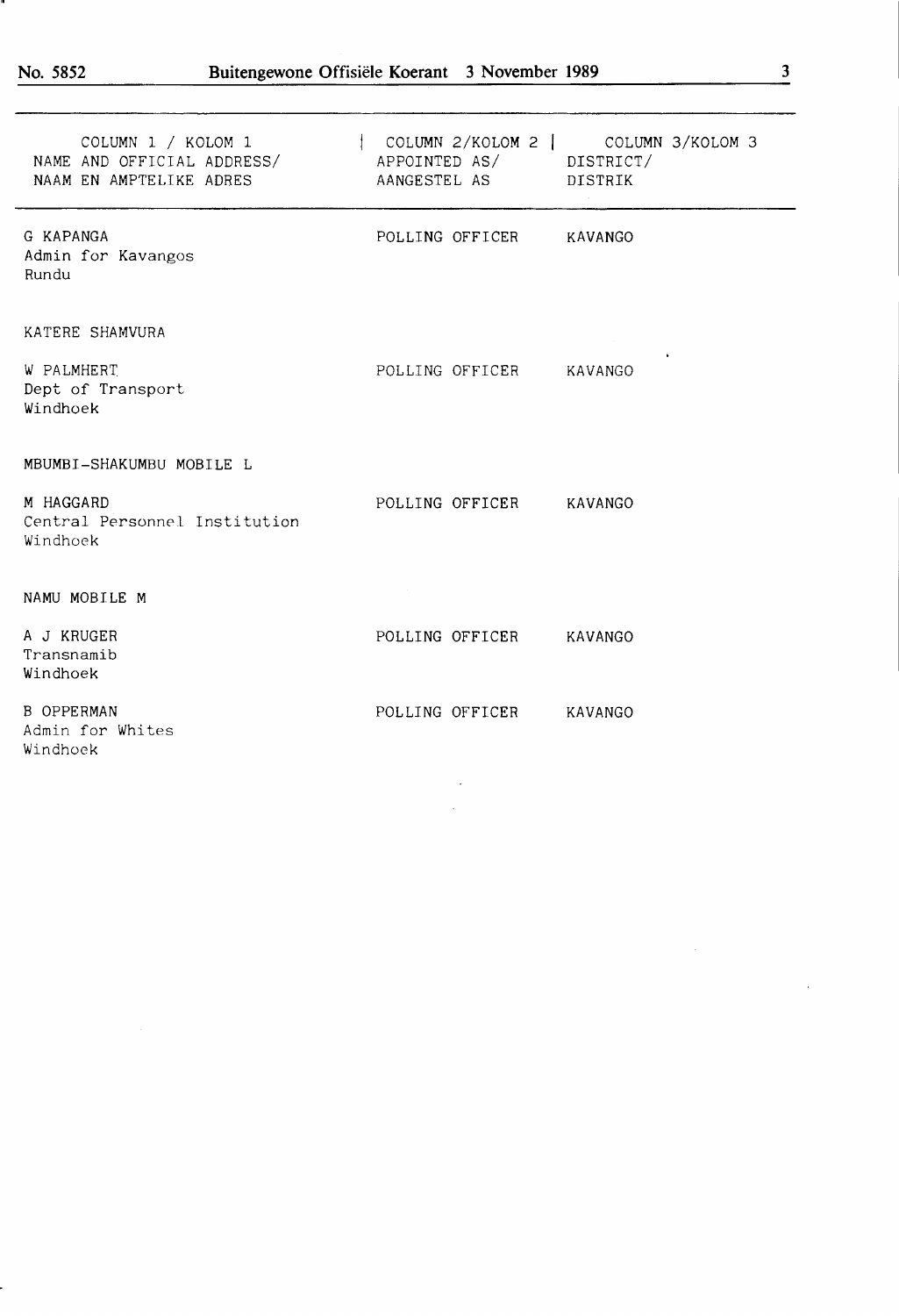| COLUMN 1 / KOLOM 1<br>NAME AND OFFICIAL ADDRESS/ APPOINTED AS/ DISTRICT/<br>NAAM EN AMPTELIKE ADRES | AANGESTEL AS DISTRIK    | COLUMN 2/KOLOM 2   COLUMN 3/KOLOM 3 |
|-----------------------------------------------------------------------------------------------------|-------------------------|-------------------------------------|
| J P ZEELIE<br>Office of the Adm-General<br>Windhoek                                                 | POLLING OFFICER KAVANGO |                                     |
| J ROODT<br>Office of the Adm-General<br>Windhoek                                                    | POLLING OFFICER KAVANGO |                                     |
| C RODEN<br>Office of the Adm-General<br>Windhoek                                                    | POLLING OFFICER         | KAVANGO                             |
| J DE B DE WIT<br>Office of the Adm-General<br>Windhoek                                              | POLLING OFFICER KAVANGO |                                     |
| W H DE BEER<br>Office of the Adm-General<br>Windhoek                                                | POLLING OFFICER KAVANGO |                                     |
| L VORSTER<br>Office of the Adm-General<br>Windhoek                                                  | POLLING OFFICER KAVANGO |                                     |
| C STINMAN<br>Office of the Adm-General<br>Windhoek                                                  | POLLING OFFICER         | KAVANGO                             |
| F C GUNTHER<br>Office of the Adm-General<br>Windhoek                                                | POLLING OFFICER         | KAVANGO                             |
| J NEL<br>Office of the Adm-General<br>Windhoek                                                      | POLLING OFFICER         | KAVANGO                             |
| A W HEYNECKE<br>Office of the Adm-General<br>Windhoek                                               | POLLING OFFICER KAVANGO |                                     |
| M W BAM<br>Office of the Adm-General<br>Windhoek                                                    | POLLING OFFICER KAVANGO |                                     |
| J J MARAIS<br>Office of the Adm-General<br>Windhoek                                                 | POLLING OFFICER         | KAVANGO                             |
| J J KLOPPER<br>Office of the Adm-General<br>Windhoek                                                | POLLING OFFICER         | KAVANGO                             |

 $\blacksquare$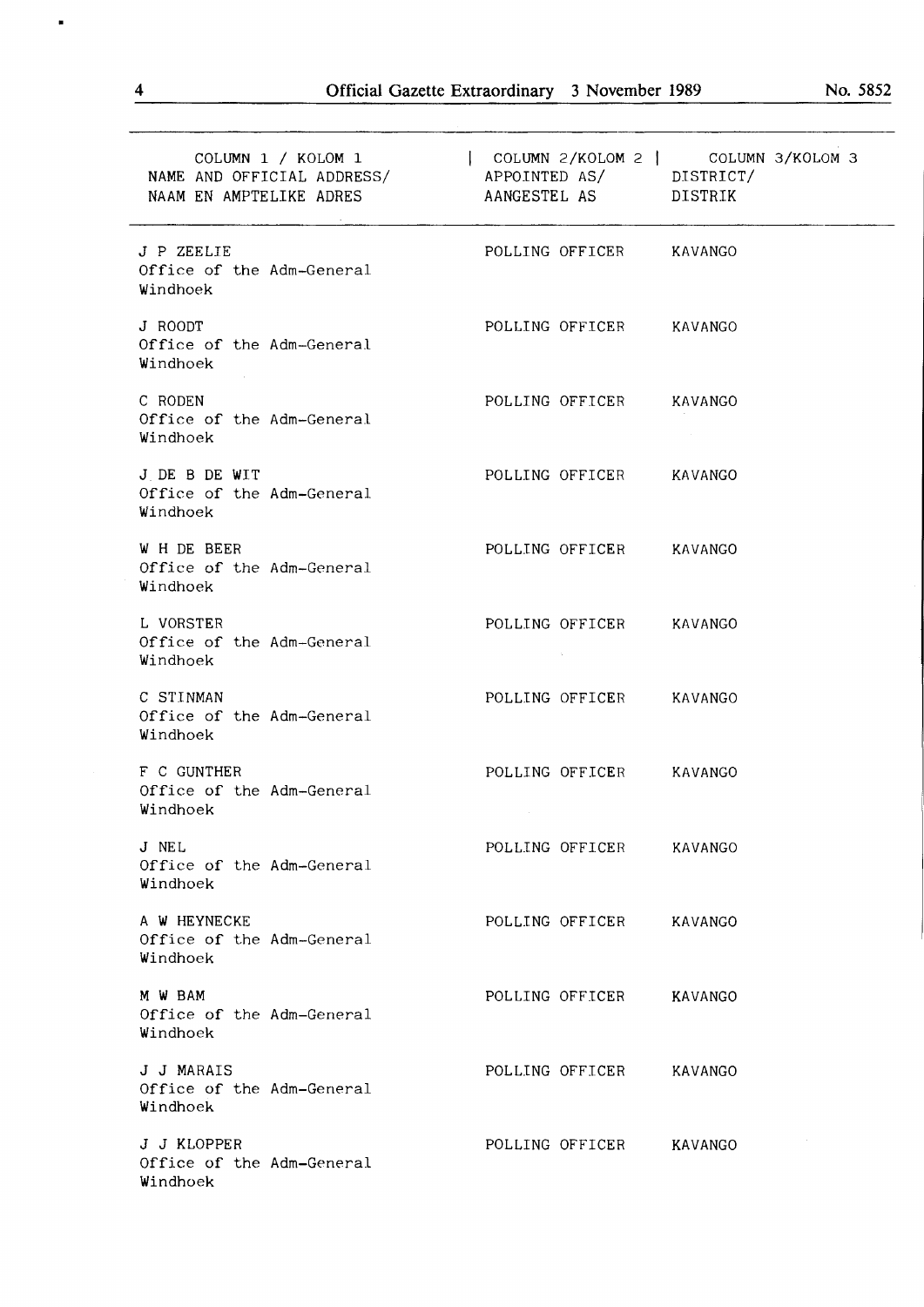| COLUMN 1 / KOLOM 1<br>NAAM EN AMPTELIKE ADRES          | COLUMN 2/KOLOM 2   COLUMN 3/KOLOM 3<br>NAME AND OFFICIAL ADDRESS/ APPOINTED AS/ DISTRICT/<br>AANGESTEL AS DISTRIK |
|--------------------------------------------------------|-------------------------------------------------------------------------------------------------------------------|
| J P ZEELIE<br>Office of the Adm-General<br>Windhoek    | POLLING OFFICER KAVANGO                                                                                           |
| J ROODT<br>Office of the Adm-General<br>Windhoek       | POLLING OFFICER KAVANGO                                                                                           |
| C RODEN<br>Office of the Adm-General<br>Windhoek       | POLLING OFFICER<br>KAVANGO                                                                                        |
| J DE B DE WIT<br>Office of the Adm-General<br>Windhoek | POLLING OFFICER KAVANGO                                                                                           |
| W H DE BEER<br>Office of the Adm-General<br>Windhoek   | POLLING OFFICER KAVANGO                                                                                           |
| L VORSTER<br>Office of the Adm-General<br>Windhoek     | POLLING OFFICER KAVANGO                                                                                           |
| C STINMAN<br>Office of the Adm-General<br>Windhoek     | POLLING OFFICER<br>KAVANGO                                                                                        |
| F C GUNTHER<br>Office of the Adm-General<br>Windhoek   | POLLING OFFICER<br>KAVANGO                                                                                        |
| J NEL<br>Office of the Adm-General<br>Windhoek         | POLLING OFFICER<br>KAVANGO                                                                                        |
| A W HEYNECKE<br>Office of the Adm-General<br>Windhoek  | POLLING OFFICER<br>KAVANGO                                                                                        |
| M W BAM<br>Office of the Adm-General<br>Windhoek       | POLLING OFFICER<br>KAVANGO                                                                                        |
| J J MARAIS<br>Office of the Adm-General<br>Windhoek    | POLLING OFFICER<br>KAVANGO                                                                                        |
| J J KLOPPER<br>Office of the Adm-General<br>Windhoek   | POLLING OFFICER<br>KAVANGO                                                                                        |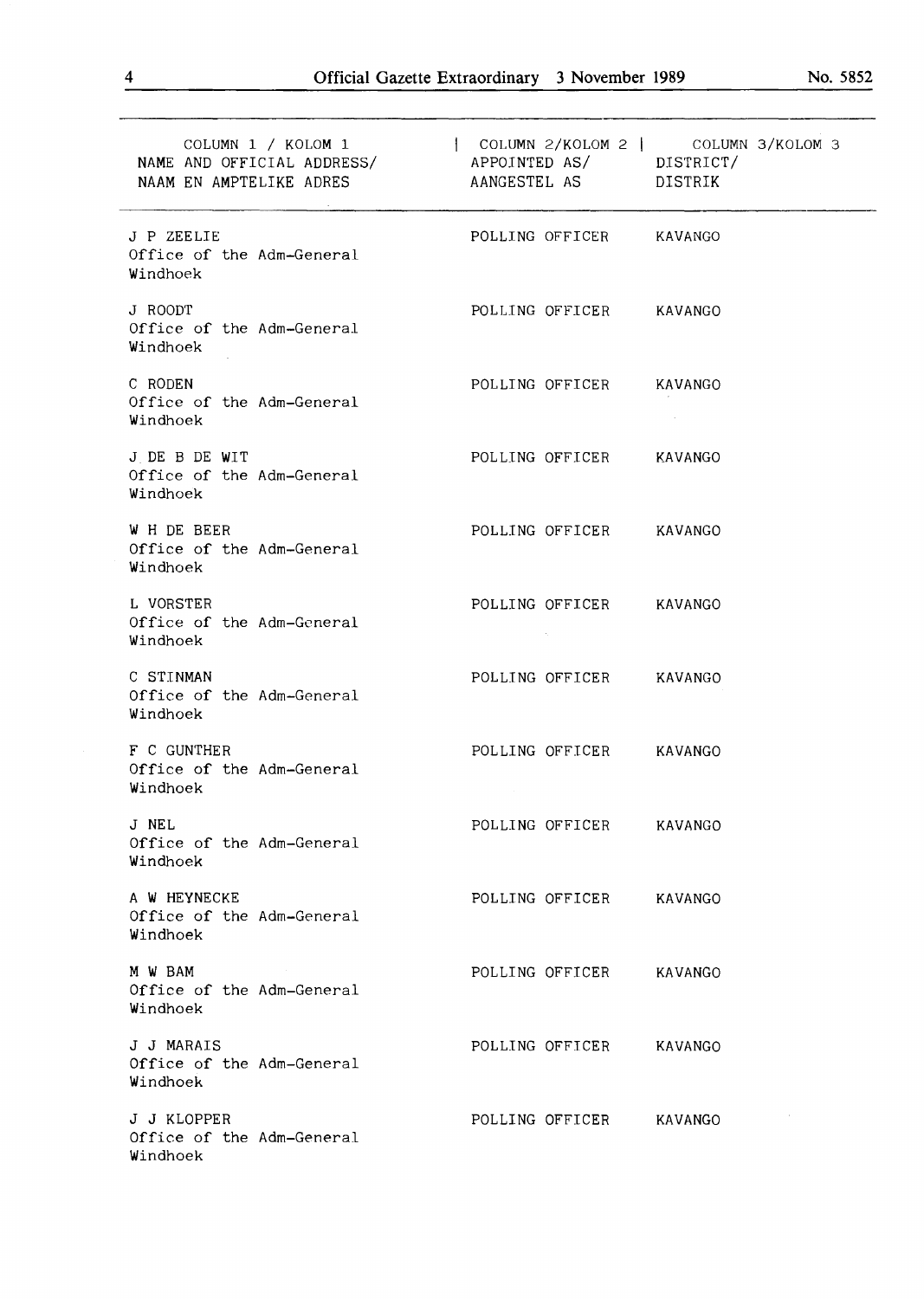| COLUMN 1 / KOLOM 1<br>NAME AND OFFICIAL ADDRESS/ APPOINTED AS/ DISTRICT/<br>NAAM EN AMPTELIKE ADRES | AANGESTEL AS DISTRIK    | COLUMN 2/KOLOM 2   COLUMN 3/KOLOM 3 |
|-----------------------------------------------------------------------------------------------------|-------------------------|-------------------------------------|
| J H VENTER<br>Office of the Adm-General<br>Windhoek                                                 | POLLING OFFICER KAVANGO |                                     |
| J J MOSTERT<br>Office of the Adm-General<br>Windhoek                                                | POLLING OFFICER KAVANGO |                                     |
| C M HORN<br>Office of the Adm-General<br>Windhoek                                                   | POLLINGOFFICER KAVANGO  |                                     |
| J J MARAIS<br>Office of the Adm-General<br>Windhoek                                                 | POLLING OFFICER KAVANGO |                                     |
| W PRINSLOO<br>Office of the Adm-General<br>Windhoek                                                 | POLLING OFFICER KAVANGO |                                     |
| P J LE GRANGE<br>Office of the Adm-General<br>Windhoek                                              | POLLING OFFICER KAVANGO |                                     |
| J GERBER<br>Office of the Adm-General<br>Windhoek                                                   | POLLING OFFICER KAVANGO |                                     |
| J A BASSON<br>Office of the Adm-General<br>Windhoek                                                 | POLLING OFFICER KAVANGO |                                     |
| <b>B J ROBBERTSE</b><br>Office of the Adm-General<br>Windhoek                                       | POLLING OFFICER KAVANGO |                                     |
| M J DE BEER<br>Office of the Adm-General<br>Windhoek                                                | POLLING OFFICER KAVANGO |                                     |
| S C DE MEYER<br>Office of the Adm-General<br>Windhoek                                               | POLLING OFFICER KAVANGO |                                     |
| J L VILJOEN<br>Office of the Adm-General<br>Windhoek                                                | POLLING OFFICER KAVANGO |                                     |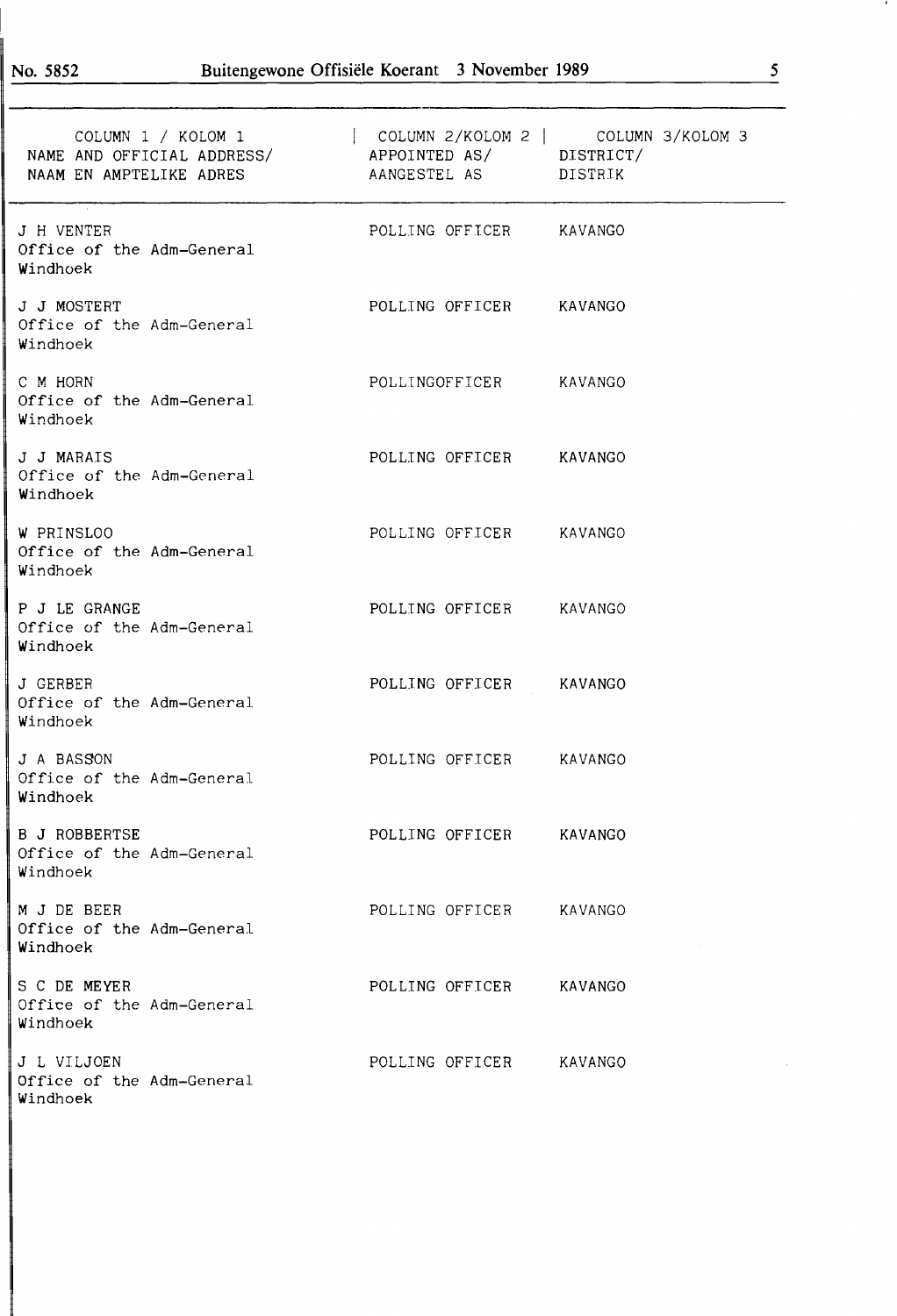| COLUMN 1 / KOLOM 1<br>NAME AND OFFICIAL ADDRESS/ APPOINTED AS/ DISTRICT/<br>NAAM EN AMPTELIKE ADRES | COLUMN 2/KOLOM 2   COLUMN 3/KOLOM 3<br>AANGESTEL AS DISTRIK |         |
|-----------------------------------------------------------------------------------------------------|-------------------------------------------------------------|---------|
| L A S VAN WYK<br>Office of the Adm-General<br>Windhoek                                              | POLLING OFFICER KAVANGO                                     |         |
| J P v d GOUS<br>Office of the Adm-General<br>Windhoek                                               | POLLING OFFICER KAVANGO                                     |         |
| G B M BAM<br>Office of the Adm-General<br>Windhoek                                                  | POLLING OFFICER KAVANGO                                     |         |
| J M BURNETT<br>Office of the Ad-General<br>Windhoek                                                 | POLLING OFFICER KAVANGO                                     |         |
| L J BURGER<br>Office of th Adm-General<br>Windhoek                                                  | POLLING OFFICER KAVANGO                                     |         |
| H S HOWELL<br>Office of the Adm-General<br>Windhoek                                                 | POLLING OFFICER KAVANGO                                     |         |
| P G VAN EEDEN<br>Office of the Adm-General<br>Windhoek                                              | POLLING OFFICER KAVANGO                                     |         |
| J N VAN DER LINDE<br>Office of the Adm-General<br>Windhoek                                          | POLLING OFFICER KAVANGO                                     |         |
| P G C FERNS<br>Office of the Adm-General<br>Windhoek                                                | POLLING OFFICER                                             | KAVANGO |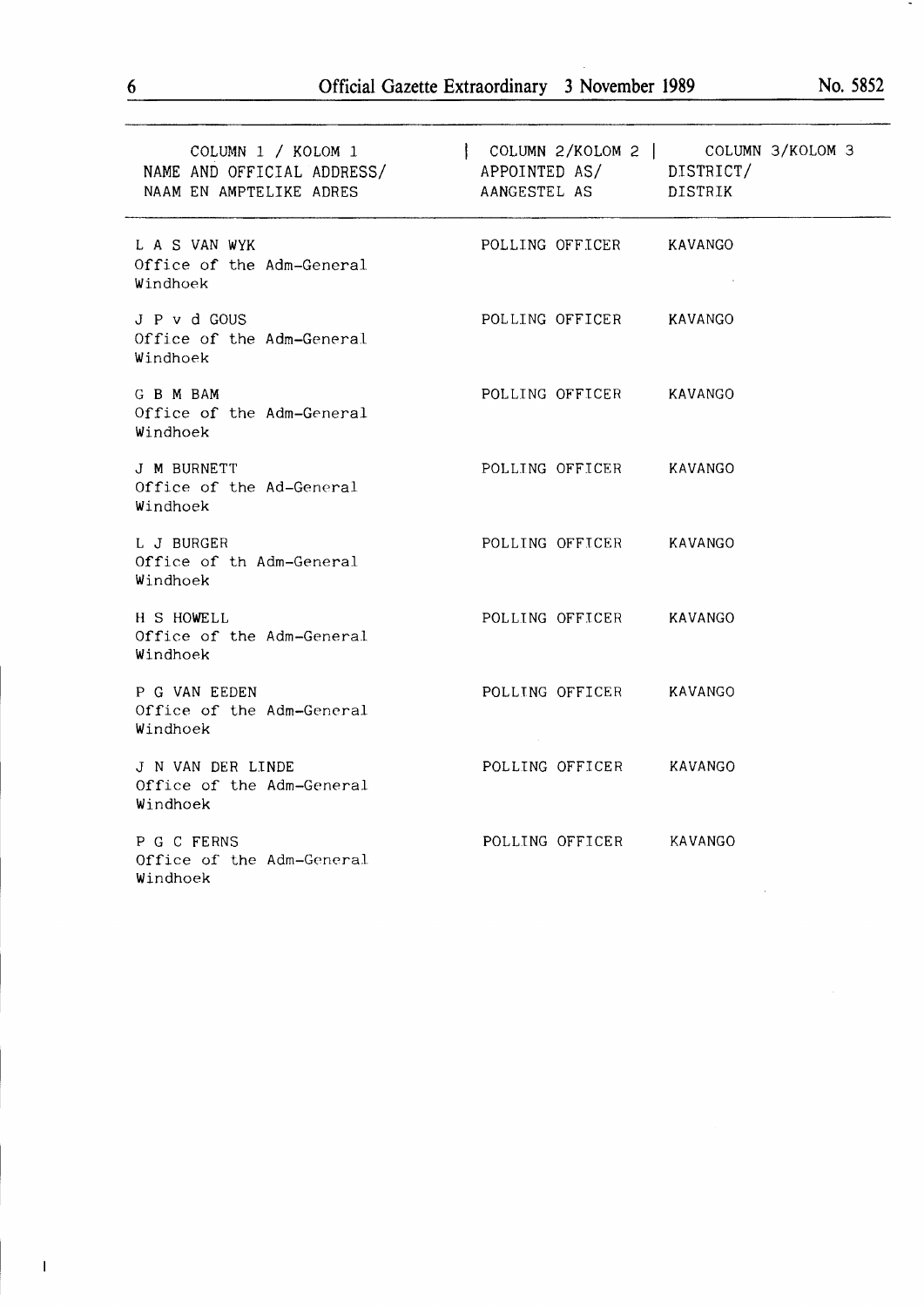| COLUMN 1 / KOLOM 1<br>NAME AND OFFICIAL ADDRESS/ APPOINTED AS/ DISTRICT/<br>NAAM EN AMPTELIKE ADRES | COLUMN $2/KOLOM 2$   COLUMN $3/KOLOM 3$<br>AANGESTEL AS DISTRIK |  |
|-----------------------------------------------------------------------------------------------------|-----------------------------------------------------------------|--|
| WINDHOEK                                                                                            |                                                                 |  |
| WINDHOEK AIRPORT                                                                                    |                                                                 |  |
| J TRUMER<br>Dept of National Education<br>Windhoek                                                  | POLLING OFFICER WINDHOEK                                        |  |
| MRS C ERASMUS<br>Dept Agric & Nature Conservation<br>Windhoek                                       | POLLING OFFICER WINDHOEK                                        |  |
| MRS E CALITZ<br>Dept Agric & Nature Conservation<br>Windhoek                                        | POLLING OFFICER WINDHOEK                                        |  |
| PIONIERSPARK PRIMARY SCHOOL                                                                         |                                                                 |  |
| MISS J S DE KOCK<br>Municipality<br>Windhoek                                                        | POLLING OFFICER WINDHOEK                                        |  |
| MRS S WILLIAMS<br>Dept Agric & Nature Conservation<br>Windhoek                                      | POLLING OFFICER WINDHOEK                                        |  |
| JUKSKEI HALL                                                                                        |                                                                 |  |
| MISS M E VAN WYK<br>Admin for Whites<br>Windhoek                                                    | POLLING OFFICER WINDHOEK                                        |  |
| MISS S VAN EIDEN<br>Admin for Whites<br>Windhoek                                                    | POLLING OFFICER WINDHOEK                                        |  |
| THEO KATJUMUNE SCHOOL                                                                               |                                                                 |  |
| E KAURA<br>Dept of National Education<br>Windhoek                                                   | POLLING OFFICER WINDHOEK                                        |  |
| MISS N BENSCH<br>Admin for Whites<br>Vindhoek                                                       | POLLING OFFICER WINDHOEK                                        |  |
| ARS M A COETZEE<br>Admin for Coloureds<br>Vindhoek                                                  | POLLING OFFICER WINDHOEK                                        |  |
| IRS M BREDENKAMP<br>dmin for Hereros<br>lindhoek                                                    | POLLING OFFICER WINDHOEK                                        |  |

 $\ddot{\phantom{0}}$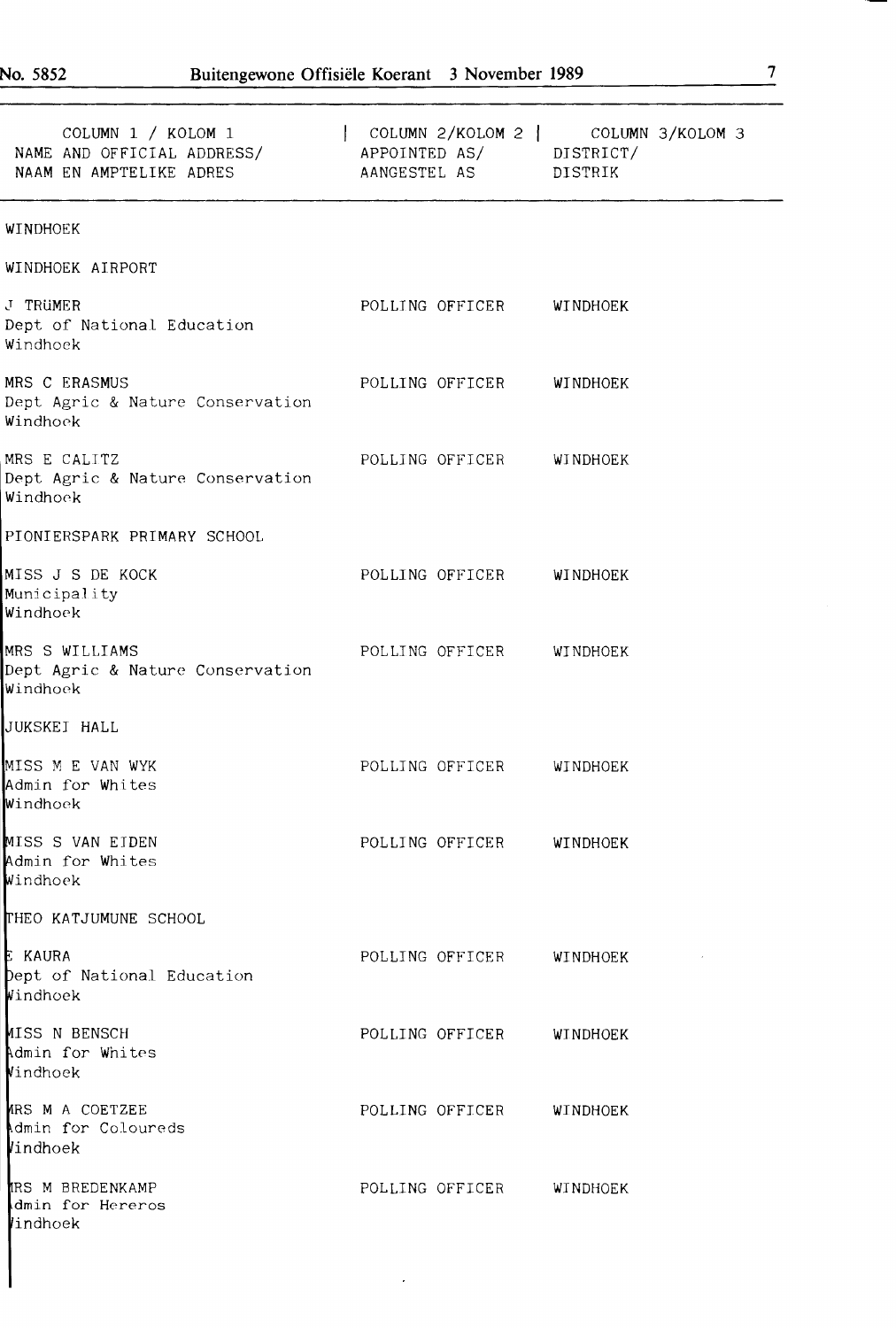| COLUMN 1 / KOLOM 1<br>NAME AND OFFICIAL ADDRESS/<br>NAAM EN AMPTELIKE ADRES | APPOINTED AS/ DISTRICT/<br>AANGESTEL AS | COLUMN 2/KOLOM 2   COLUMN 3/KOLOM 3<br>DISTRIK |
|-----------------------------------------------------------------------------|-----------------------------------------|------------------------------------------------|
| MISS A MATESU<br>Dept of National Education<br>Windhoek                     | POLLING OFFICER                         | WINDHOEK                                       |
| MISS A NOABES<br>Dept of National Education<br>Windhoek                     | POLLING OFFICER                         | WINDHOEK                                       |
| VOCATIONAL GUIDANCE CENTRE                                                  |                                         |                                                |
| H KIRKPATRICK<br>Municipality<br>Windhoek                                   | POLLING OFFICER                         | WINDHOEK                                       |
| MRS L BUITENDACH<br>Dept of National Education<br>Windhoek                  | POLLING OFFICER                         | <b>WINDHOEK</b>                                |
| MISS A GASES<br>Dept of National Education<br>Windhoek                      | POLLING OFFICER                         | WINDHOEK                                       |
| MISS E B GAOSES<br>Dept of National Education<br>Windhoek                   | POLLING OFFICER                         | WINDHOEK                                       |
| GOREANGAB PRIMARY SCHOOL                                                    |                                         |                                                |
| MRS M F MENTILE<br>Dept of National Education<br>Windhoek                   | POLLING OFFICER                         | <b>WINDHOEK</b>                                |
| MISS A HAOSES<br>Dept of National Education<br>Windhoek                     | POLLING OFFICER                         | WINDHOEK                                       |
| M M VAN ZYL<br>Admin for Whites<br>Windhoek                                 | POLLING OFFICER                         | WINDHOEK                                       |
| ST BARNABAS SCHOOL                                                          |                                         |                                                |
| MISS C VON MOLTKE<br>Dept of National Education<br>Windhoek                 | POLLING OFFICER                         | <b>WINDHOEK</b>                                |
| S P MATJILA<br>Dept of Governmental Affairs<br>Windhoek                     | POLLING OFFICER                         | WINDHOEK                                       |
| MISS J LOUW<br>Dept Agric & Nature Conservation<br>Windhoek                 | POLLING OFFICER                         | WINDHOEK                                       |

للمستعمل والمنادر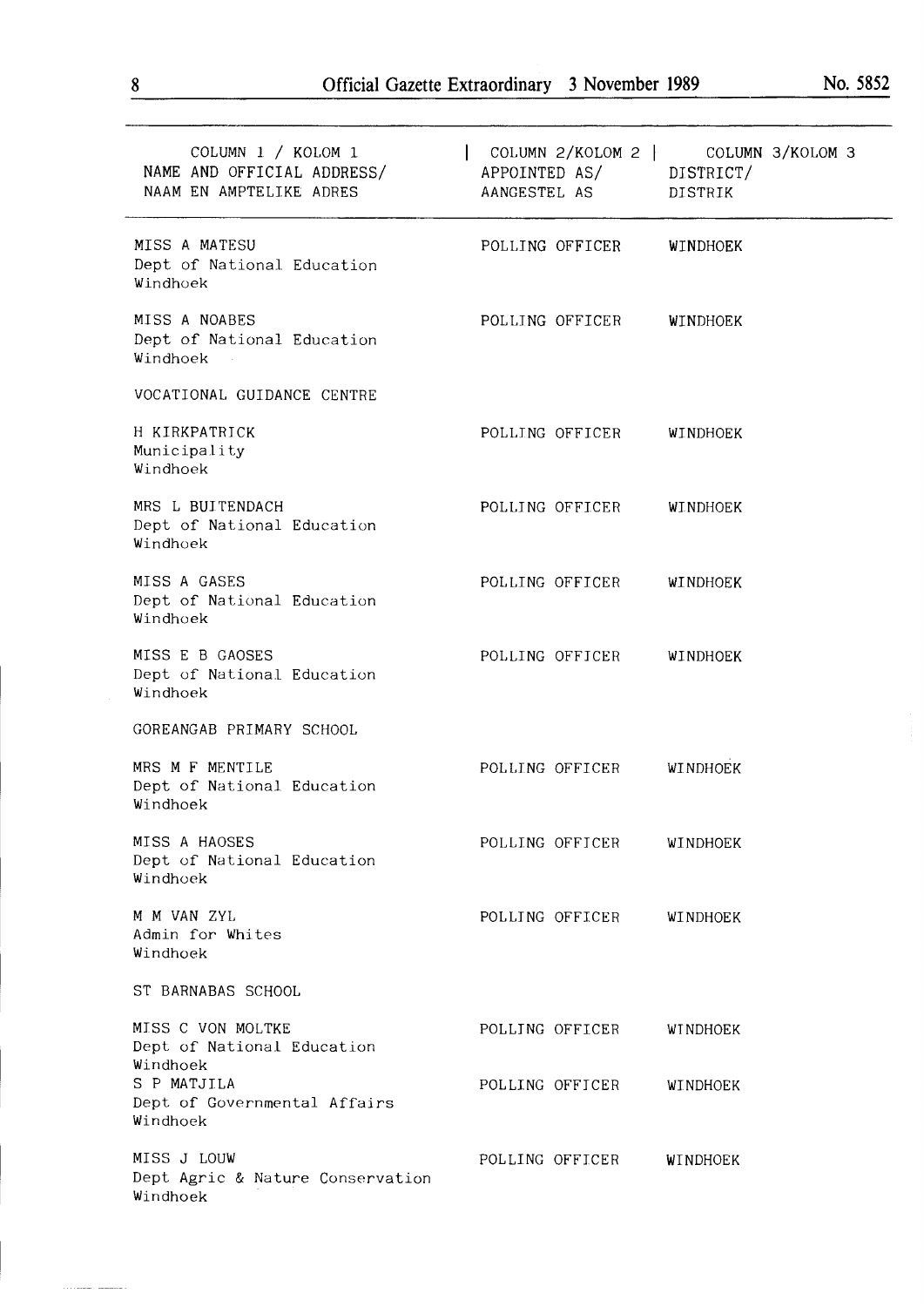J

| COLUMN 1 / KOLOM 1<br>NAME AND OFFICIAL ADDRESS/<br>NAAM EN AMPTELIKE ADRES | $\vert$ COLUMN 2/KOLOM 2 $\vert$ COLUMN 3/KOLOM 3<br>APPOINTED AS/ DISTRICT/<br>AANGESTEL AS DISTRIK |
|-----------------------------------------------------------------------------|------------------------------------------------------------------------------------------------------|
| MRS E IRISH<br>Dept Agric & Nature Conservation<br>Windhoek                 | POLLING OFFICER<br>WINDHOEK                                                                          |
| BET-EL PRIMARY SCHOOL                                                       |                                                                                                      |
| MRS E P MYBURGH<br>Dept of National Education<br>Windhoek                   | POLLING OFFICER<br>WINDHOEK                                                                          |
| MRS R SWARTBOOI<br>Dept of National Education<br>Windhoek                   | POLLING OFFICER<br>WINDHOEK                                                                          |
| MISS E SEIBES<br>Dept of National Education<br>Windhoek                     | POLLING OFFICER<br><b>WINDHOEK</b>                                                                   |
| MANDUME PRIMARY SCHOOL                                                      |                                                                                                      |
| MRS H J GRÄBE<br>Dept of Transport<br>Windhoek                              | POLLING OFFICER<br><b>WINDHOEK</b>                                                                   |
| MRS S BOOYS<br>Dept of National Education<br>Windhoek                       | POLLING OFFICER<br>WINDHOEK                                                                          |
| MISS M GORASES<br>Dept of National Education<br>Windhoek                    | POLLING OFFICER<br>WINDHOEK                                                                          |
| COMMUNITY CENTRE HAKAHANA                                                   |                                                                                                      |
| J A VAN ZYL<br>Transnamib<br>Windhoek                                       | POLLING OFFICER<br>WINDHOEK                                                                          |
| • MISS I SLABBERT<br>Admin for Whites<br>Windhoek                           | POLLING OFFICER<br>WINDHOEK                                                                          |
| MRS K TJIHO<br>Dept of National Education<br>Windhoek                       | POLLING OFFICER<br>WINDHOEK                                                                          |
| ŕ<br>MISS D HENGUVA<br>Dept of National Education<br>Windhoek               | POLLING OFFICER<br>WINDHOEK                                                                          |

 $\hat{\lambda}$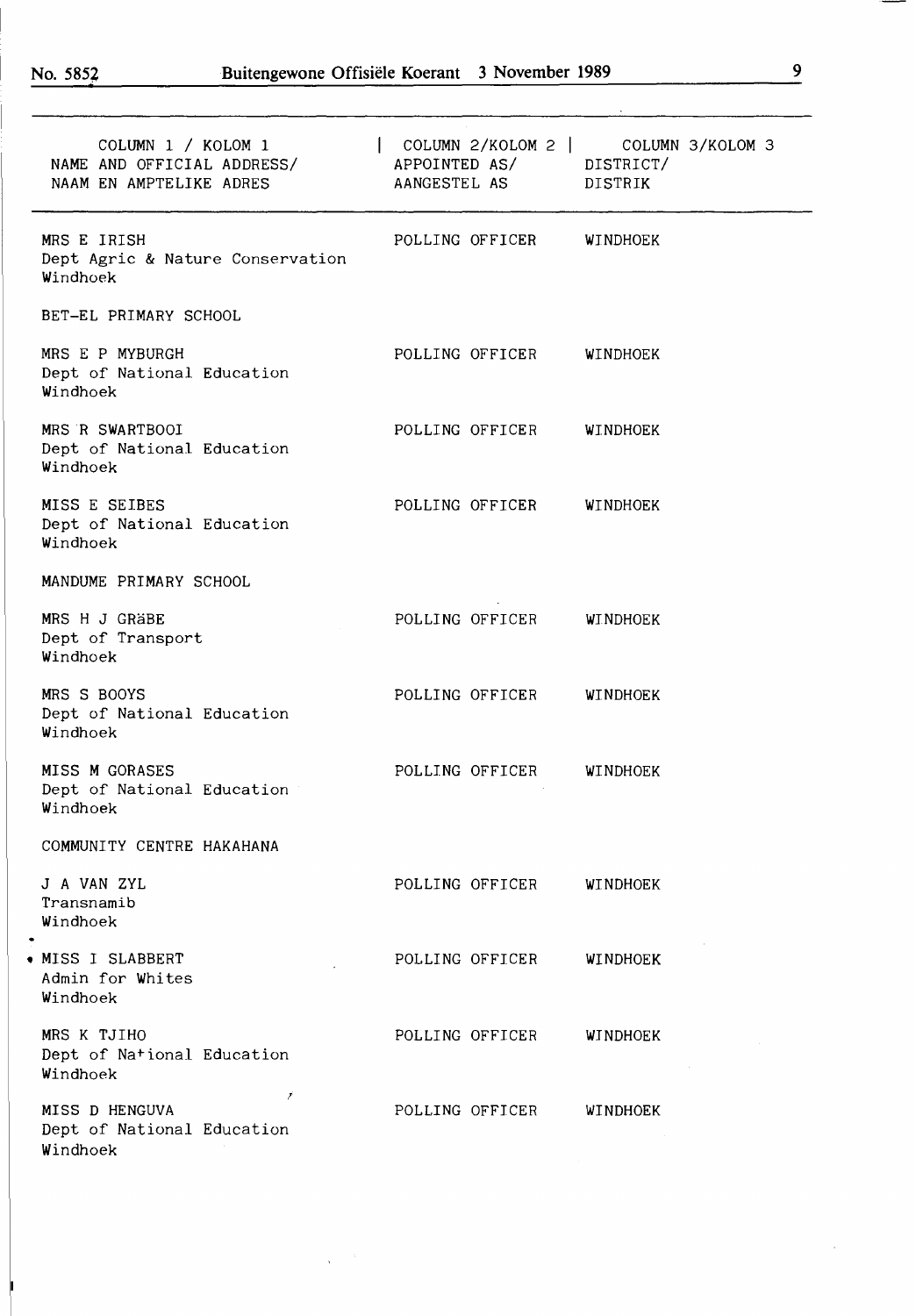| COLUMN 1 / KOLOM 1<br>NAME AND OFFICIAL ADDRESS/<br>NAAM EN AMPTELIKE ADRES | APPOINTED AS/ DISTRICT/<br>AANGESTEL AS DISTRIK | COLUMN 2/KOLOM 2 COLUMN 3/KOLOM 3 |  |  |  |
|-----------------------------------------------------------------------------|-------------------------------------------------|-----------------------------------|--|--|--|
| KHOMASDAL                                                                   |                                                 |                                   |  |  |  |
| MRS W K UIRAS<br>Admin for Coloureds<br>Windhoek                            | POLLING OFFICER WINDHOEK                        |                                   |  |  |  |
| MRS E M VAN ROOI<br>Admin for Coloureds<br>Windhoek                         | POLLING OFFICER WINDHOEK                        |                                   |  |  |  |
| TALPARK RECREATION HALL                                                     |                                                 |                                   |  |  |  |
| A BAURY<br>Admin for Whites<br>Windhoek                                     | POLLING OFFICER WINDHOEK                        |                                   |  |  |  |
| E CLINE<br>Dept of Water Affairs<br>Windhoek                                | POLLING OFFICER WINDHOEK                        |                                   |  |  |  |
| PRISONS/INDUSTRIES                                                          |                                                 |                                   |  |  |  |
| MISS M J LIEBENBERG<br>Admin for Namas<br>Windhoek                          | POLLING OFFICER WINDHOEK                        |                                   |  |  |  |
| WINDHOEK MOBILE 1 WEST                                                      |                                                 |                                   |  |  |  |
| L ZAKAAPI<br>Dept of National Education<br>Windhoek                         | POLLING OFFICER WINDHOEK                        |                                   |  |  |  |
| CARD VERIFICATION AND TENDERED BALLOT PAPER CENTRE                          |                                                 |                                   |  |  |  |
| MISS S VAN HEERDEN<br>Admin for Whites<br>Windhoek                          | POLLING OFFICER/<br>COUNTING OFFICER            | WINDHOEK                          |  |  |  |
| MISS M VAN DER MERWE<br>Admin for Whites<br>Windhoek                        | POLLING OFFICER/<br>COUNTING OFFICER            | <b>WINDHOEK</b>                   |  |  |  |
| MISS X JARMAN<br>Dept of Governmental Affairs<br>Windhoek                   | POLLING OFFICER/<br>COUNTING OFFICER            | WINDHOEK                          |  |  |  |
| MISS C RUKERO<br>Dept of Governmental Affairs<br>Windhoek                   | POLLING OFFICER/<br>COUNTING OFFICER            | WINDHOEK                          |  |  |  |

 $\bar{\bar{\psi}}$  $\frac{1}{2}$   $\frac{1}{2}$ 

 $\frac{1}{2} \left( \frac{1}{2} \right) \left( \frac{1}{2} \right)$ 

÷.

 $\frac{1}{2} \frac{1}{2} \frac{1}{2} \frac{1}{2} \frac{1}{2} \frac{1}{2} \frac{1}{2} \frac{1}{2} \frac{1}{2} \frac{1}{2} \frac{1}{2} \frac{1}{2} \frac{1}{2} \frac{1}{2} \frac{1}{2} \frac{1}{2} \frac{1}{2} \frac{1}{2} \frac{1}{2} \frac{1}{2} \frac{1}{2} \frac{1}{2} \frac{1}{2} \frac{1}{2} \frac{1}{2} \frac{1}{2} \frac{1}{2} \frac{1}{2} \frac{1}{2} \frac{1}{2} \frac{1}{2} \frac{$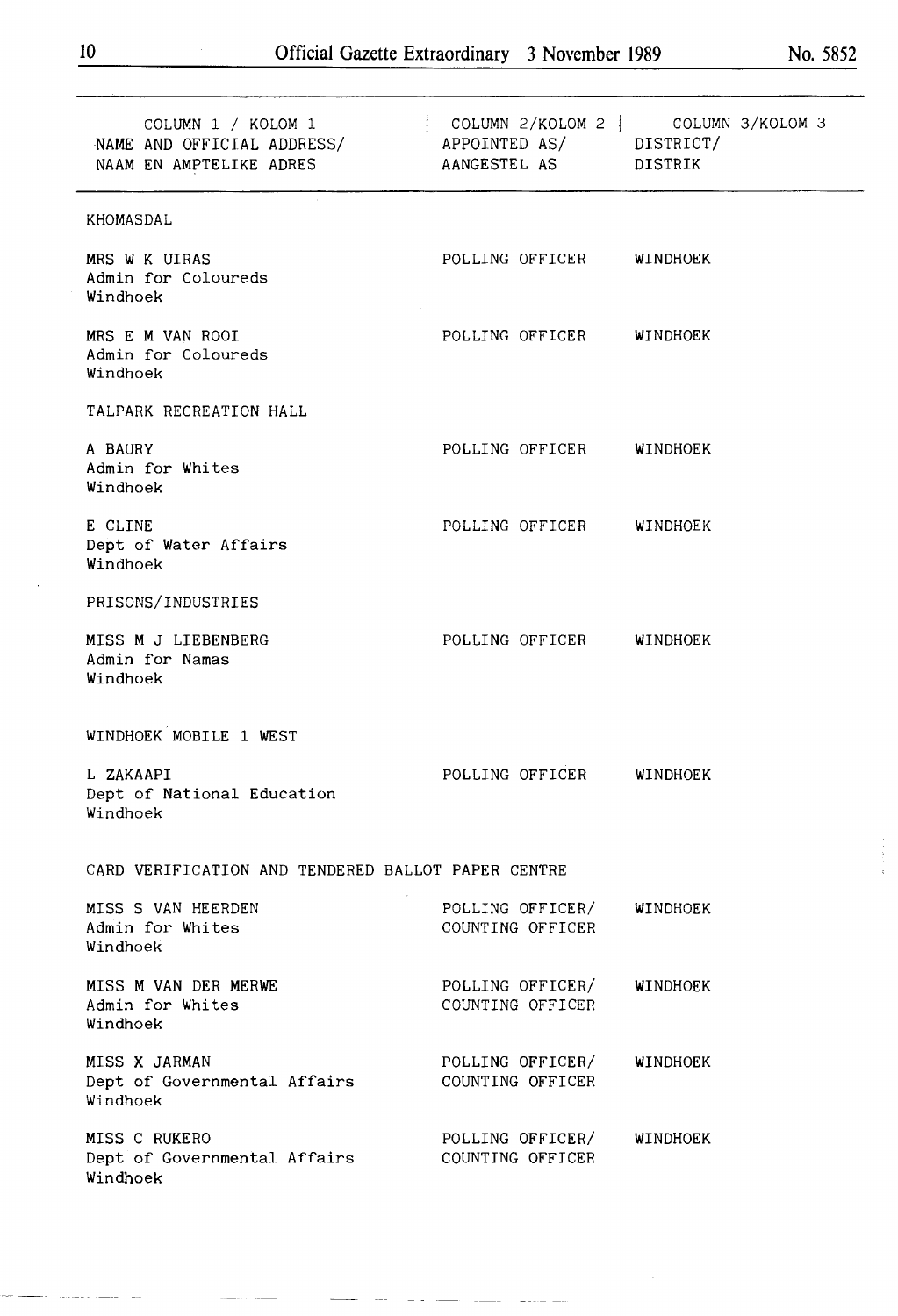| COLUMN 1 / KOLOM 1<br>NAME AND OFFICIAL ADDRESS/<br>NAAM EN AMPTELIKE ADRES | APPOINTED AS/ DISTRICT/<br>AANGESTEL AS | COLUMN 2/KOLOM 2   COLUMN 3/KOLOM 3<br>DISTRIK |
|-----------------------------------------------------------------------------|-----------------------------------------|------------------------------------------------|
| MISS H KATJITA<br>Dept of Governmental Affairs<br>Windhoek <sup>-</sup>     | POLLING OFFICER/<br>COUNTING OFFICER    | WINDHOEK                                       |
| MISS J VAN WYK<br>Dept of Governmental Affairs<br>Windhoek                  | POLLING OFFICER/<br>COUNTING OFFICER    | WINDHOEK                                       |
| MISS L AOXAMUS<br>Dept of Governmental Affairs<br>Windhoek                  | POLLING OFFICER/<br>COUNTING OFFICER    | WINDHOEK                                       |
| MISS A VAN WYK<br>Dept of Governmental Affairs<br>Windhoek                  | POLLING OFFICER/<br>COUNTING OFFICER    | WINDHOEK                                       |
| MISS M VAN NIEKERK<br>Admin for Whites<br>Windhoek                          | POLLING OFFICER/<br>COUNTING OFFICER    | WINDHOEK                                       |
| MISS M B COWAN<br>Dept of Governmental Affairs<br>Windhoek                  | POLLING OFFICER/<br>COUNTING OFFICER    | WINDHOEK                                       |
| MISS R VAN DEN HEEVER<br>Admin for Whites<br>Windhoek                       | POLLING OFFICER/<br>COUNTING OFFICER    | WINDHOEK                                       |
| MISS S DU RAND<br>Admin for Whites<br>Windhoek                              | POLLING OFFICER/<br>COUNTING OFFICER    | WINDHOEK                                       |
| EROS PRIMARY SCHOOL                                                         |                                         |                                                |
| E M C SCHRADER<br>Dept of Agric & Nature Conservation<br>Windhoek           | POLLING OFFICER                         | <b>WINDHOEK</b>                                |

 $\bar{\bar{z}}$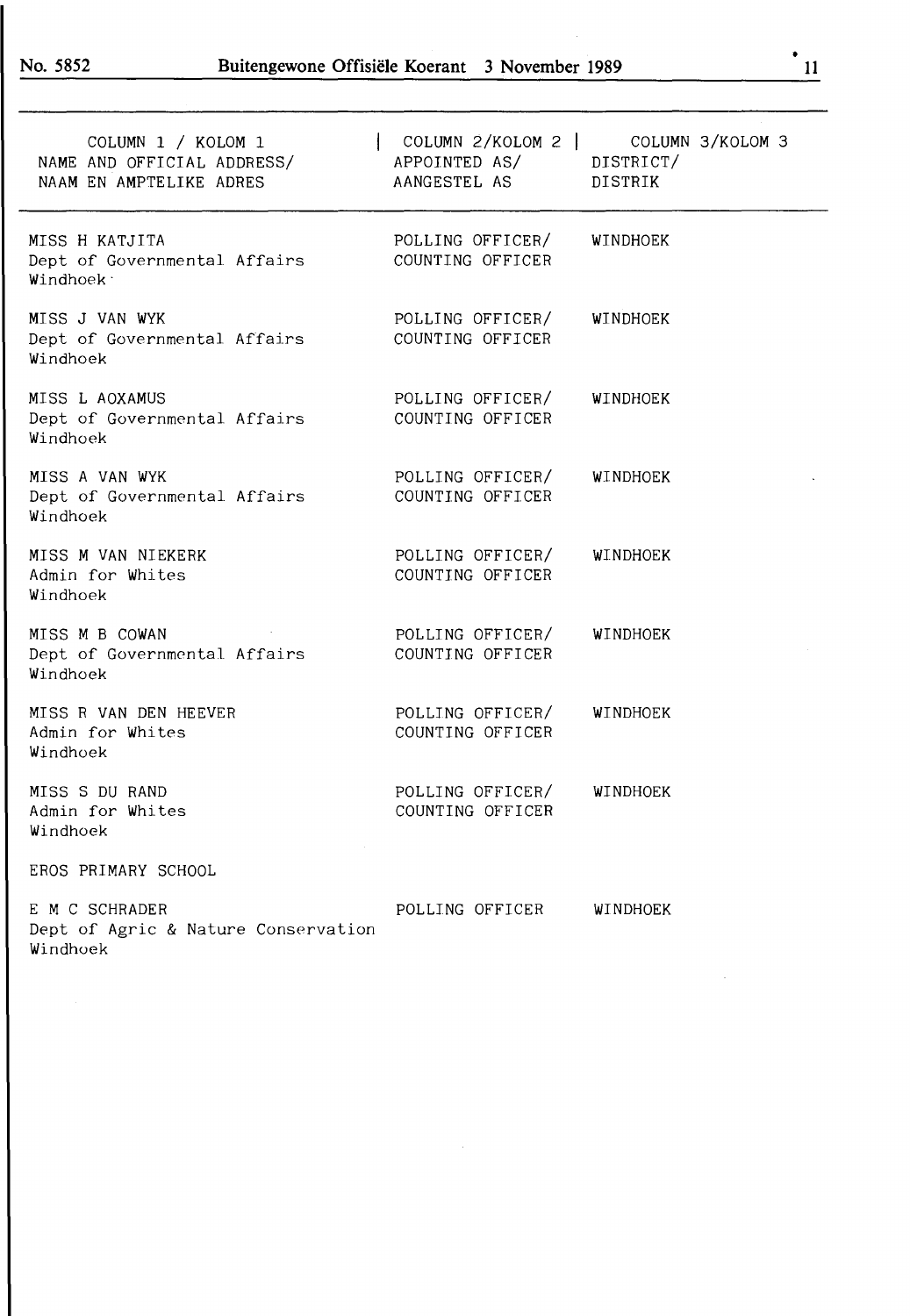| COLUMN 1 / KOLOM 1<br>NAME AND OFFICIAL ADDRESS/<br>NAME AND OFFICIAL ADDRESS/<br>NAAM EN AMPTELIKE ADRES<br>AANGESTEL AS DISTRIK |                              | COLUMN 2/KOLOM 2   COLUMN 3/KOLOM 3 |
|-----------------------------------------------------------------------------------------------------------------------------------|------------------------------|-------------------------------------|
| HEREROLAND                                                                                                                        |                              |                                     |
| MOBILE 6                                                                                                                          |                              |                                     |
| T T KAURA<br>Dept of Governmental Affairs<br>Windhoek                                                                             | POLLING OFFICER HEREROLAND   |                                     |
| MOBILE 7                                                                                                                          | $\sim 100$ km s              |                                     |
| <b>B MBAHEPA</b><br>Admin for Hereros<br>Otjinene                                                                                 | POLLING OFFICER HEREROLAND   |                                     |
| MOBILE 8                                                                                                                          |                              |                                     |
| G BURGER<br>Dept of Civic Affairs & Manpower<br>Windhoek                                                                          | PRESIDING OFFICER HEREROLAND |                                     |
| V STRODICKE<br>Admin for Whites<br>Windhoek                                                                                       | POLLING OFFICER HEREROLAND   |                                     |
|                                                                                                                                   |                              |                                     |
| MARIENTAL                                                                                                                         |                              |                                     |
| MOBILE 2                                                                                                                          |                              |                                     |
| A C TITUS<br>Dept of National Health & Welfare<br>Mariental                                                                       | POLLING OFFICER              | MARIENTAL                           |
|                                                                                                                                   |                              |                                     |
| <b>GOBABIS</b>                                                                                                                    |                              |                                     |
| MOBILE<br>-3                                                                                                                      |                              |                                     |
| A W S COETZEE<br>Dept of Water Affairs<br>Gobabis                                                                                 | POLLING OFFICER              | <b>GOBABIS</b>                      |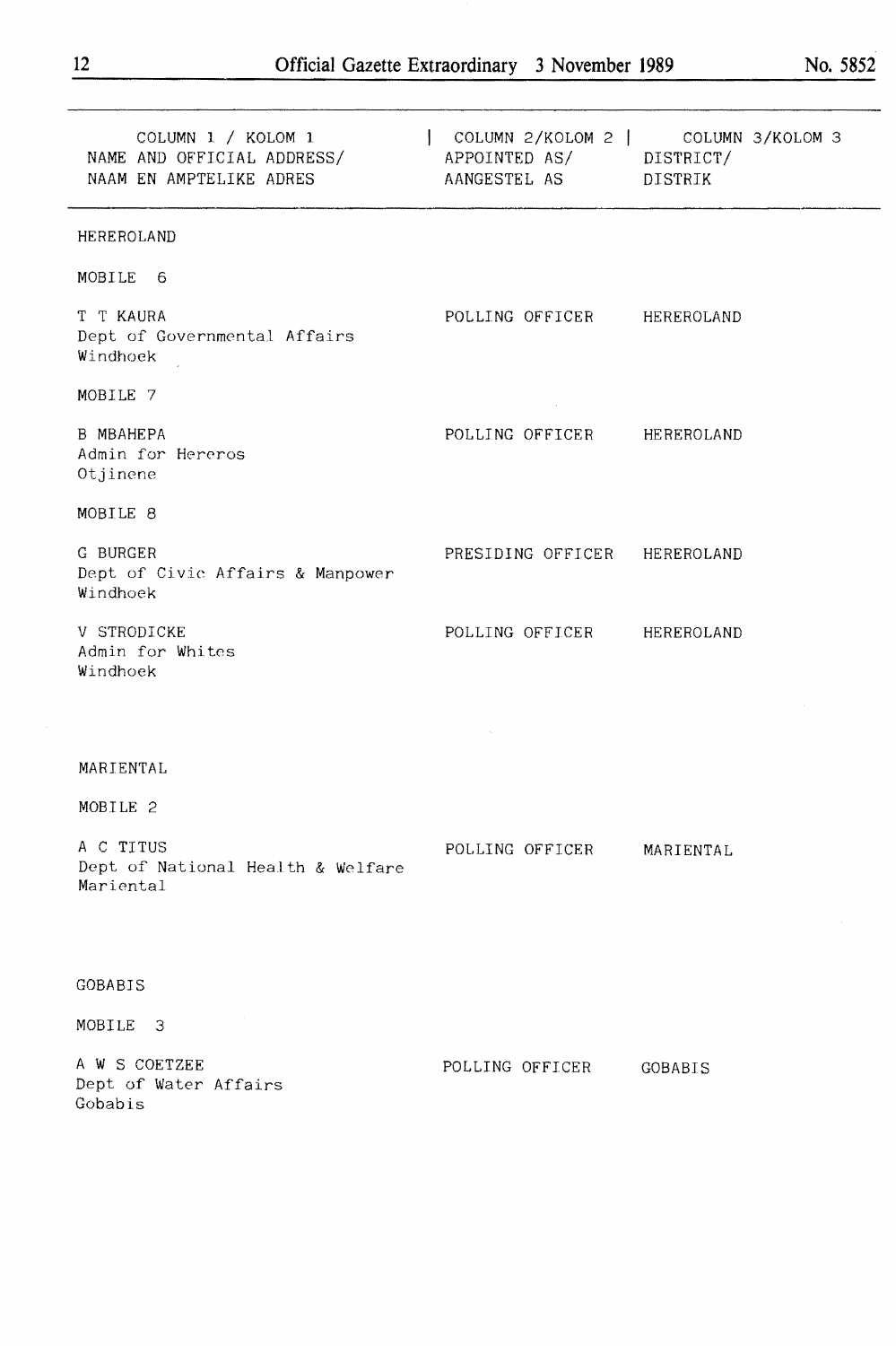$\hat{\mathcal{A}}$ 

| COLUMN 1 / KOLOM 1<br>NAME AND OFFICIAL ADDRESS/<br>NAAM EN AMPTELIKE ADRES | APPOINTED AS/ DISTRICT/<br>AANGESTEL AS DISTRIK | COLUMN 2/KOLOM 2 COLUMN 3/KOLOM 3 |
|-----------------------------------------------------------------------------|-------------------------------------------------|-----------------------------------|
| (USAKOS)<br>KARIBIB                                                         |                                                 |                                   |
| MRS B J SCHOEMAN<br>Dept of National Education<br>Windhoek                  | POLLING OFFICER KARIBIB                         |                                   |
| H KUMUNDU<br>Dept of National Education<br>Usakos                           | POLLING OFFICER KARIBIB                         |                                   |
| <b>TSUMEB</b>                                                               |                                                 |                                   |
| PERMANENT POINT 2                                                           |                                                 |                                   |
| E VAN JAARSVELD<br>Admin for Whites<br>Tsumeb                               | POLLING OFFICER                                 | TSUMEB                            |
| MOBILE 2                                                                    |                                                 |                                   |
| D DELPORT<br>Admin for Whites<br>Grootfontein                               | PRESIDING OFFICER                               | TSUMEB                            |
| <b>GROOTFONTEIN</b>                                                         |                                                 |                                   |
| MOBILE 1                                                                    |                                                 |                                   |
| A J FERIS<br>Admin for Coloureds<br>Grootfontein                            | POLLING OFFICER                                 | <b>GROOTFONTEIN</b>               |
| MOBILE 2                                                                    |                                                 |                                   |
| A KARIGUB<br>Dept of National Education<br>Grootfontein                     | POLLING OFFICER                                 | <b>GROOTFONTEIN</b>               |
| MOBILE<br>-5                                                                |                                                 |                                   |
| S J D VAN DER MERWE<br>Dept Agric & Nature Conservation<br>Grootfontein     | POLLING OFFICER                                 | <b>GROOTFONTEIN</b>               |
| F SLABBERT<br>Dept of Governmental Affairs<br>Grootfontein                  | POLLING OFFICER                                 | <b>GROOTFONTEIN</b>               |

 $\hat{\mathbf{r}}$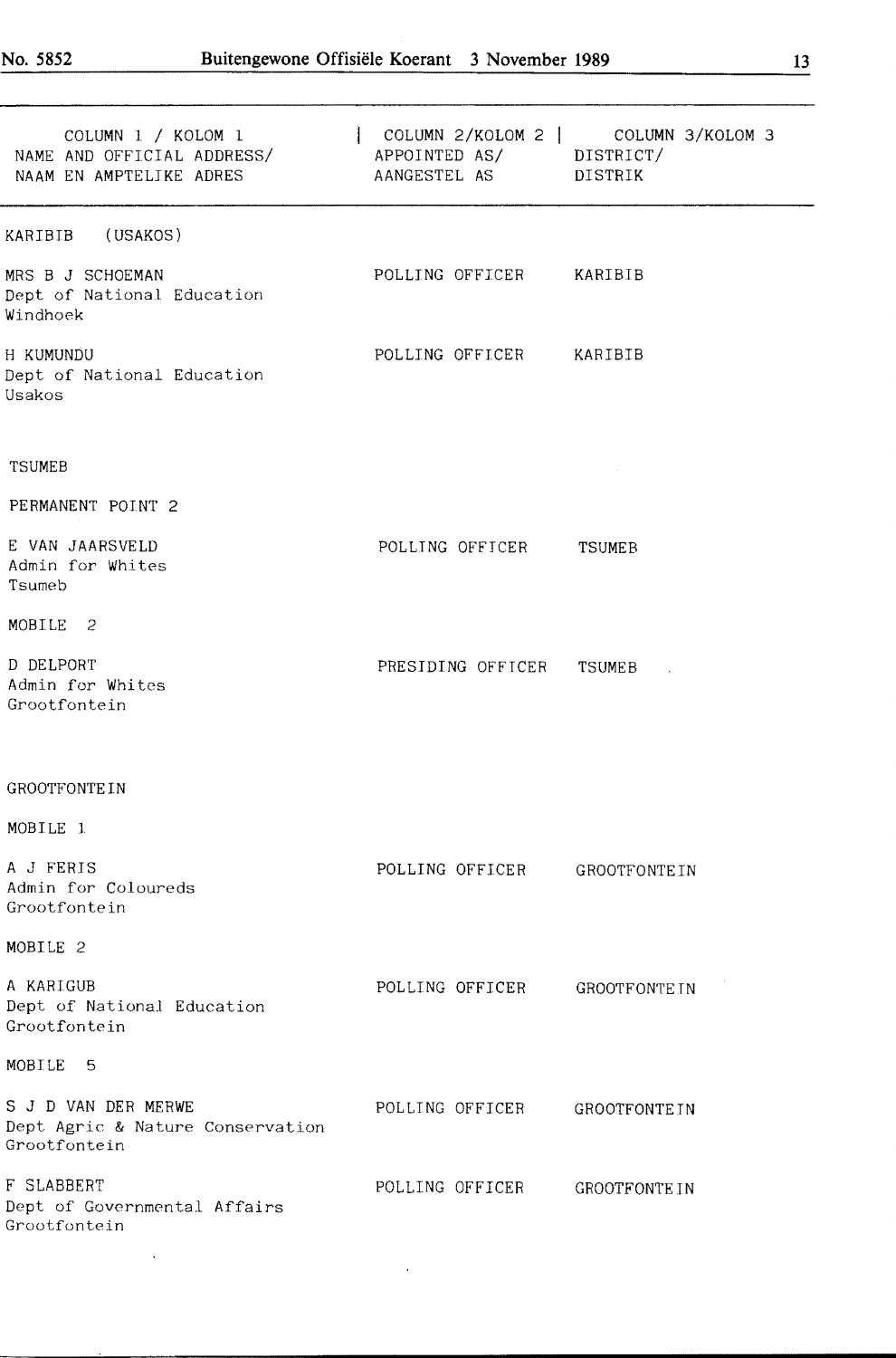| COLUMN 2/KOLOM 2   COLUMN 3/KOLOM 3<br>APPOINTED AS/ DISTRICT/<br>AANGESTEL AS DISTRIK |                   |
|----------------------------------------------------------------------------------------|-------------------|
|                                                                                        |                   |
|                                                                                        |                   |
| PRESIDING OFFICER/ OMARURU<br>COUNTING OFFICER                                         |                   |
| POLLING OFFICER                                                                        | OMARURU           |
| POLLING OFFICER                                                                        | OMARURU           |
|                                                                                        |                   |
|                                                                                        |                   |
| POLLING OFFICER SWAKOPMUND                                                             |                   |
| POLLING OFFICER                                                                        | SWAKOPMUND        |
| POLLING OFFICER SWAKOPMUND                                                             |                   |
| POLLING OFFICER                                                                        | <b>SWAKOPMUND</b> |
|                                                                                        |                   |
|                                                                                        |                   |
| POLLING OFFICER                                                                        | DAMARALAND        |
|                                                                                        |                   |
| POLLING OFFICER                                                                        | DAMARALAND        |
|                                                                                        |                   |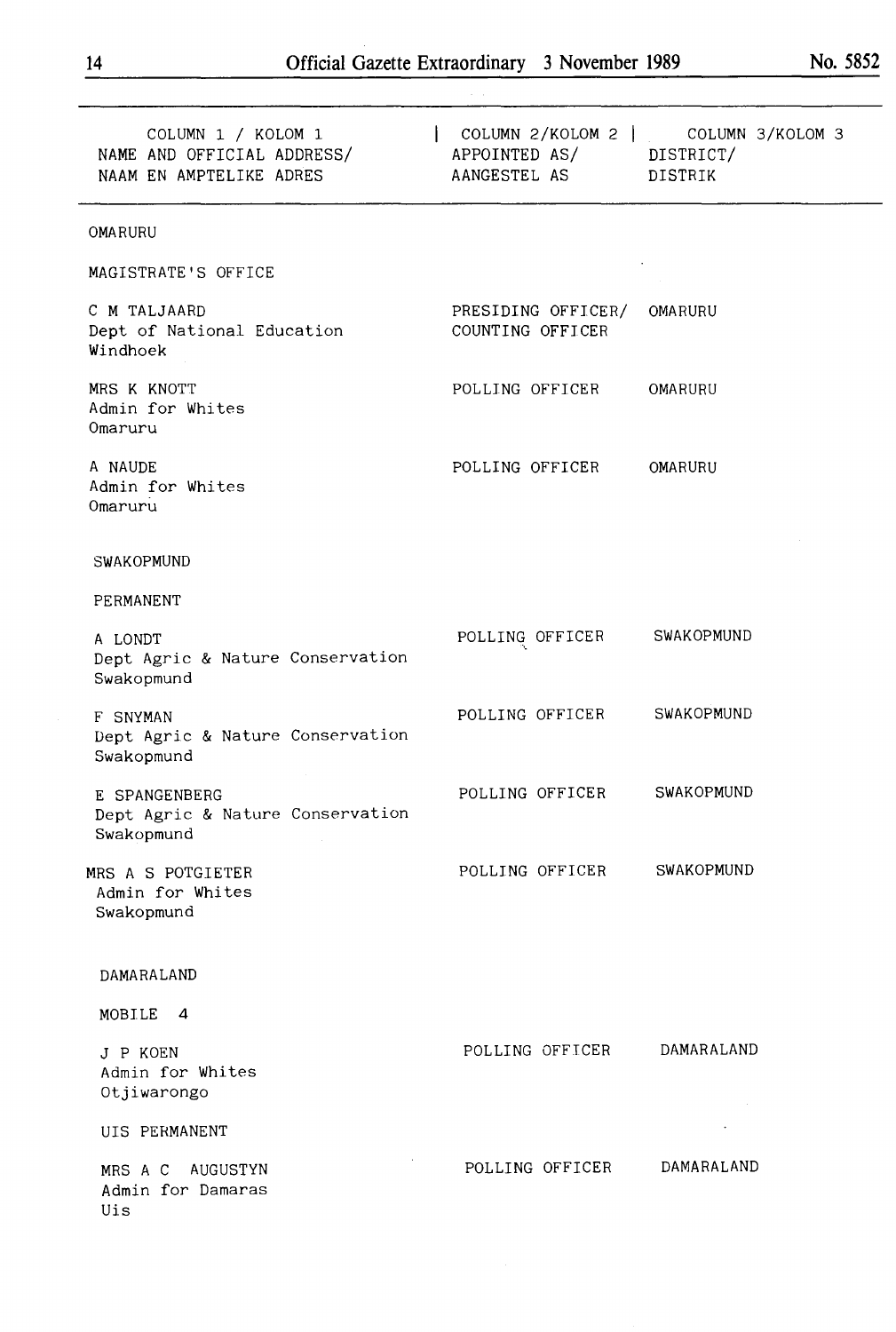| COLUMN 1 / KOLOM 1<br>NAME AND OFFICIAL ADDRESS/<br>NAAM EN AMPTELIKE ADRES | APPOINTED AS/ DISTRICT/<br>AANGESTEL AS | COLUMN 2/KOLOM 2   COLUMN 3/KOLOM 3<br>DISTRIK |
|-----------------------------------------------------------------------------|-----------------------------------------|------------------------------------------------|
| CAPRIVI                                                                     |                                         |                                                |
| SINGALAMWE                                                                  |                                         |                                                |
| M EDDY<br>Admin for Whites<br>Windhoek                                      | PRESIDING OFFICER CAPRIVI               |                                                |
| CAPRIVI                                                                     |                                         |                                                |
| H HARTSER<br>Office of the Adm-General<br>Windhoek                          | POLLING OFFICER CAPRIVI                 |                                                |
| C KRUGER<br>Office of the Adm-General<br>Windhoek                           | POOLING OFFICER CAPRIVI                 |                                                |
| L ROSSOUW<br>Office of the Adm-General<br>Windhoek                          | POLLING OFFICER CAPRIVI                 |                                                |
| J J JORDAAN<br>Office of the Adm-General<br>Windhoek                        | POLLING OFFICER CAPRIVI                 |                                                |
| C J UYS<br>Office of the Adm-General<br>Windhoek                            | POLLING OFFICER CAPRIVI                 |                                                |
| A SWANEPOEL<br>Office of the Adm-General<br>Windhoek                        | POLLING OFFICER CAPRIVI                 |                                                |
| A PRETORIUS<br>Office of the Adm-General<br>Windhoek                        | POLING OFFICER CAPRIVI                  |                                                |
| H P BENADE<br>Office of the Adm-General<br>Windhoek                         | POLLING OFFICER                         | CAPRIVI                                        |
| J MALAN<br>Office of the Adm-General<br>Windhoek                            | POLLING OFFICER                         | CAPRIVI                                        |
| C L KOORTZEN<br>Office of the Adm-General<br>Windhoek                       | POLLING OFFICER                         | CAPRIVI                                        |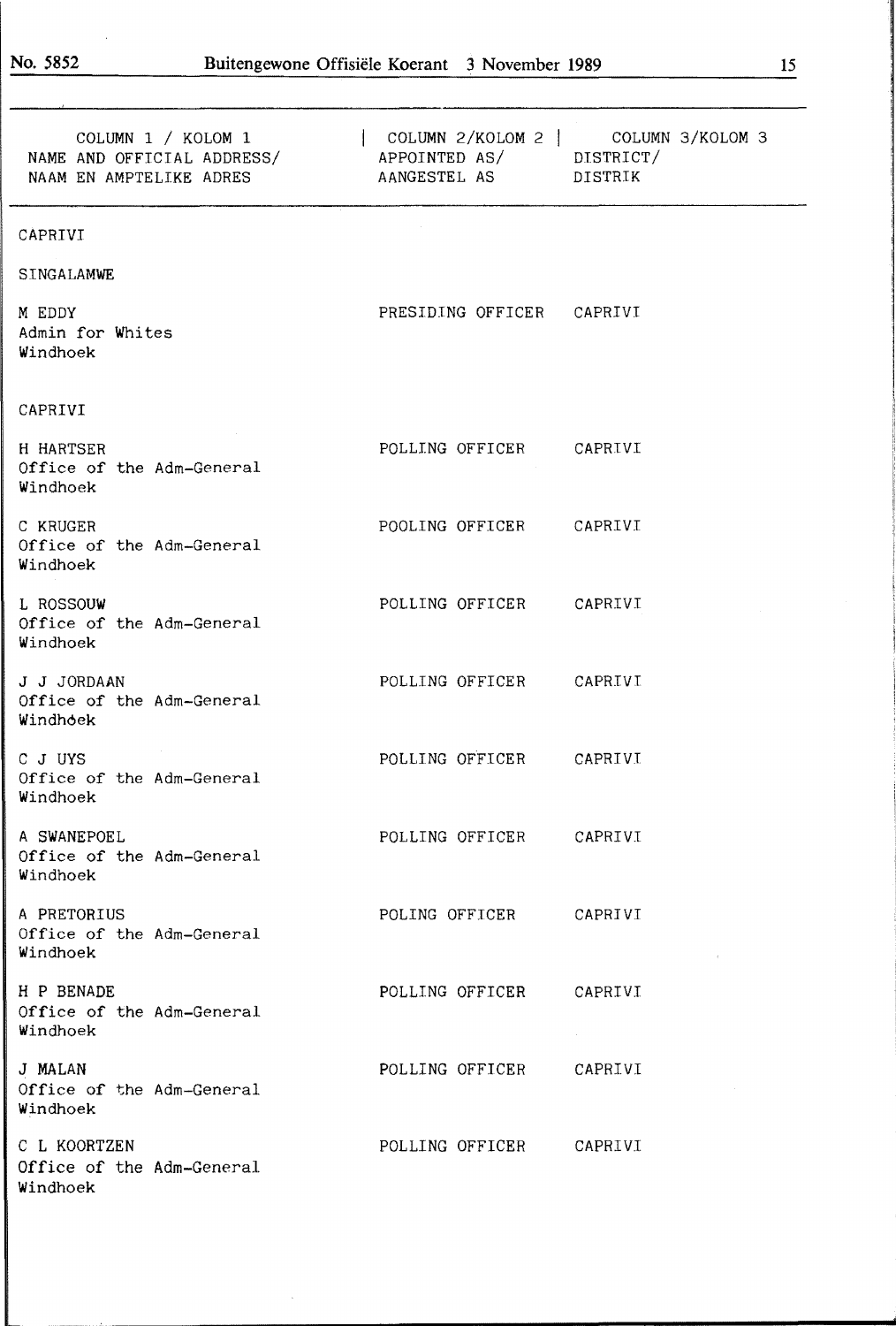$\overline{\phantom{a}}$ 

| COLUMN 1 / KOLOM 1<br>NAME AND OFFICIAL ADDRESS/<br>NAAM EN AMPTELIKE ADRES | APPOINTED AS/ DISTRICT/<br>AANGESTEL AS | $\vert$ COLUMN 2/KOLOM 2 $\vert$ COLUMN 3/KOLOM 3<br>DISTRIK |
|-----------------------------------------------------------------------------|-----------------------------------------|--------------------------------------------------------------|
| A K BARNARD<br>Office of the Adm-General<br>Windhoek                        | POLLING OFFICER                         | CAPRIVI                                                      |
| T J DE BRUYN<br>Office of the Adm-General<br>Windhoek                       | POLLING OFFICER                         | CAPRIVI                                                      |
| J SMIT<br>Office of the Adm-General<br>Windhoek                             | POLLING OFFICER CAPRIVI                 |                                                              |
|                                                                             |                                         |                                                              |
| OKAHANDJA                                                                   |                                         |                                                              |
| OVITOTO                                                                     |                                         |                                                              |
| A U KAVIKAIRUIA<br>Dept Agric & Nature Conservation<br>Windhoek             | POLLING OFFICER OKAHANDJA               |                                                              |
|                                                                             |                                         |                                                              |
| KAOKOLAND                                                                   |                                         |                                                              |
| OPUWO WORKSHOP                                                              |                                         |                                                              |
| J DE VILLIERS<br>Admin for Whites<br>Windhoek                               | POLLING OFFICER                         | KAOKOLAND                                                    |
| E ODENDAAL<br>Admin for Whites<br>Windhoek                                  | POLLING OFFICER                         | KAOKOLAND                                                    |
|                                                                             |                                         |                                                              |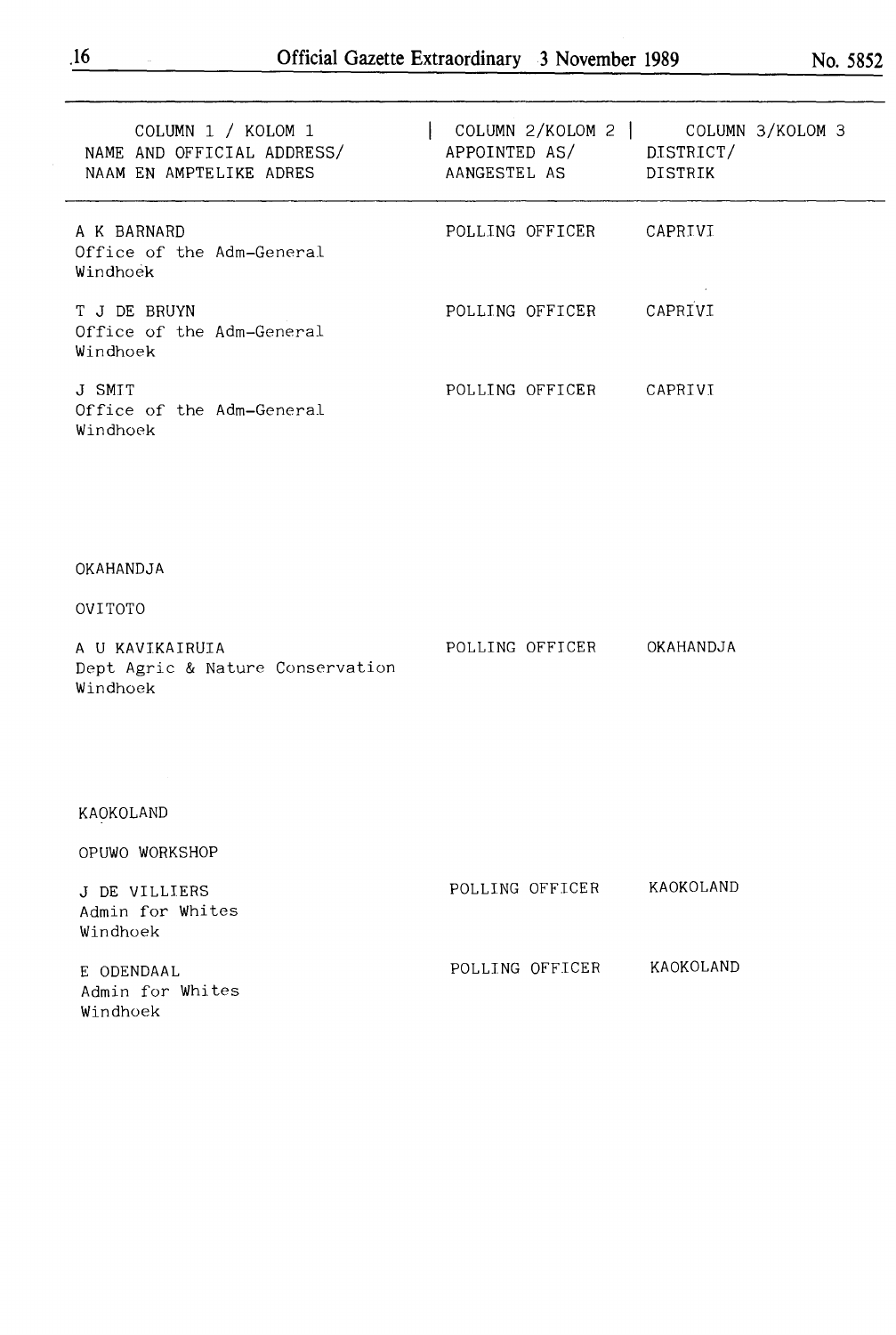| COLUMN 1 / KOLOM 1<br>NAME AND OFFICIAL ADDRESS/ APPOINTED AS/ DISTRICT/<br>NAAM EN AMPTELIKE ADRES | COLUMN 2/KOLOM 2   COLUMN 3/KOLOM 3<br>AANGESTEL AS DISTRIK |        |
|-----------------------------------------------------------------------------------------------------|-------------------------------------------------------------|--------|
| OWAMBO                                                                                              |                                                             |        |
| <b>ONANONA</b>                                                                                      |                                                             |        |
| J LOUW<br>Admin for Whites<br>Windhoek                                                              | POLLING OFFICER                                             | OWAMBO |
| SHIKONGO                                                                                            |                                                             |        |
| C IIPINGE<br>Admin for Owambos<br>Oshakati                                                          | POLLING OFFICER                                             | OWAMBO |
| MWAALA                                                                                              |                                                             |        |
| O ANGULA<br>Admin for Owambos<br>Oshakati                                                           | POLLING OFFICER                                             | OWAMBO |
| ELONDO                                                                                              |                                                             |        |
| S N SHAANIKA<br>Admin for Owambos<br>Oshakati                                                       | POLLING OFFICER                                             | OWAMBO |
| OTSHILEMBA                                                                                          |                                                             |        |
| N MULANGA<br>Admin for Owambos<br>Oshakati                                                          | POLLING OFFICER                                             | OWAMBO |
| <b>IILYATEKA</b>                                                                                    |                                                             |        |
| S KALEE<br>Admin for Owambos<br>Oshakati                                                            | POLLING OFFICER                                             | OWAMBO |
| OMBALANTU                                                                                           |                                                             |        |
| J MBANDEKA<br>Admin for Owambos<br>Oshakati                                                         | POLLING OFFICER                                             | OWAMBO |
| E TAAPOPI<br>Admin for Owambos<br>Oshakati                                                          | POLLING OFFICER                                             | OWAMBO |
| ONGANDJERA                                                                                          |                                                             |        |
| M UUTONI<br>Admin for Owambos<br>Oshakti                                                            | POLLING OFFICER                                             | OWAMBO |

.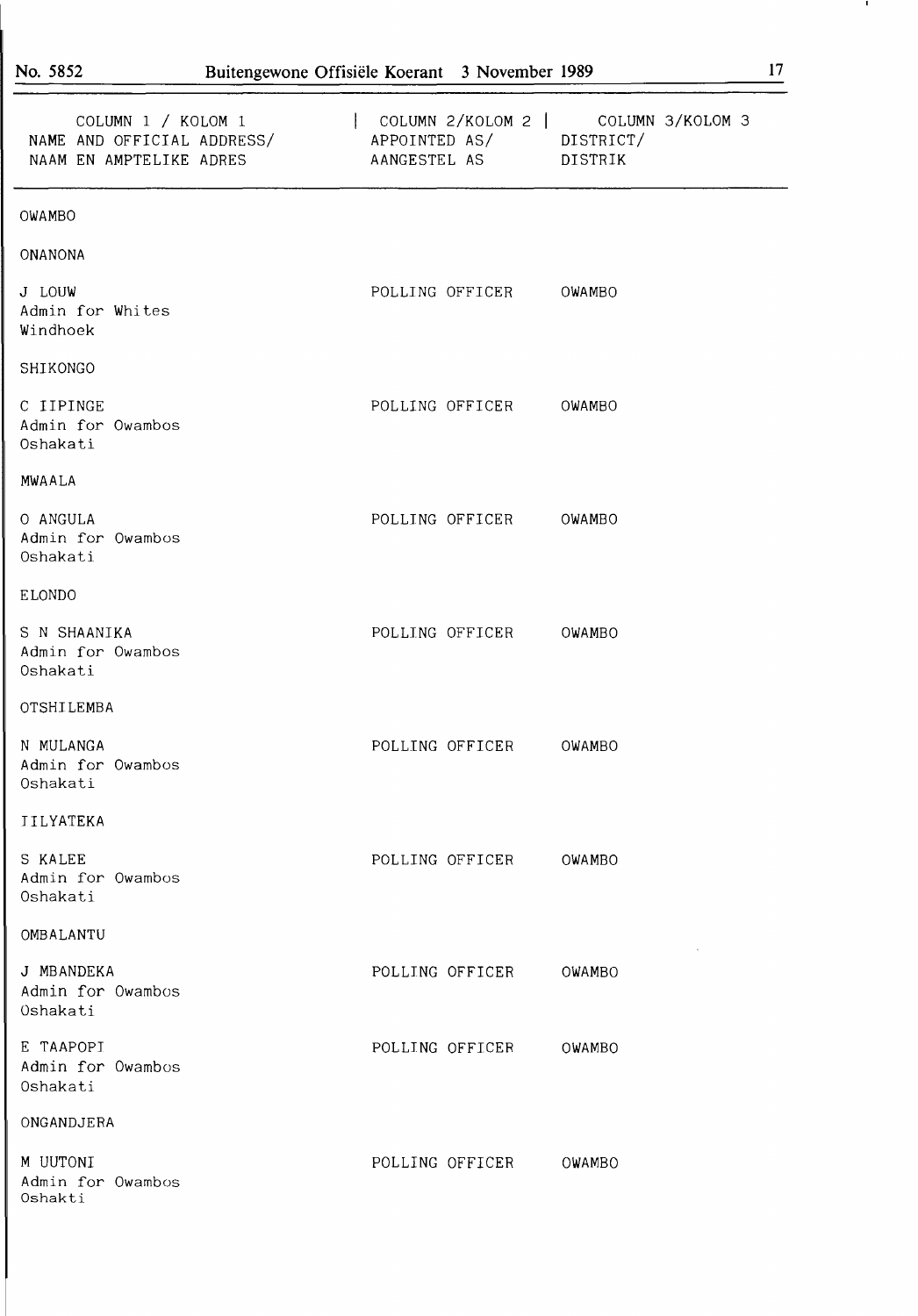| COLUMN 1 / KOLOM 1<br>NAME AND OFFICIAL ADDRESS/<br>NAAM EN AMPTELIKE ADRES | APPOINTED AS/ DISTRICT/<br>AANGESTEL AS | COLUMN 2/KOLOM 2   COLUMN 3/KOLOM 3<br>DISTRIK |
|-----------------------------------------------------------------------------|-----------------------------------------|------------------------------------------------|
| PYAMUKUU                                                                    |                                         |                                                |
| U AMBUNDJE<br>Admin for Owambos<br>Oshakati                                 | POLLING OFFICER OWAMBO                  |                                                |
| NUUYOMA OSHIKUKU                                                            |                                         |                                                |
| <b>B NAMHILA</b><br>Admin for Owambos<br>Oshakti                            | POLLING OFFICER                         | OWAMBO                                         |
| T AMUSHILA<br>Admin for Owambos<br>Oshakati                                 | POLLING OFFICER                         | OWAMBO                                         |
| OKALANGA                                                                    |                                         |                                                |
| K ERKKI<br>Admin for Owambos<br>Oshakati                                    | POLLING OFFICER                         | OWAMBO                                         |
| OMUNGWELUMA                                                                 |                                         |                                                |
| N ARON<br>Admin for Owambos<br>Oshakati                                     | POLLING OFFICER                         | OWAMBO                                         |
| PONHOF I                                                                    |                                         |                                                |
| M HISHIDIMBWA<br>Admin for Owambos<br>Oshakati                              | POLLING OFFICER                         | OWAMBO                                         |
| ONANKOLO                                                                    |                                         |                                                |
| J A TAAPOPI<br>Admin for Owambos<br>Oshakati                                | POLLING OFFICER                         | OWAMBO                                         |
| EHAMBELELA                                                                  |                                         |                                                |
| H LAHYA<br>Admin for Owambos<br>Oshakati                                    | POLLING OFFICER                         | OWAMBO                                         |
| MWESHIPANDEKA                                                               |                                         |                                                |
| G NGHIPUKULWA<br>Admin for Owambos<br>Oshakati                              | POLLING OFFICER                         | OWAMBO                                         |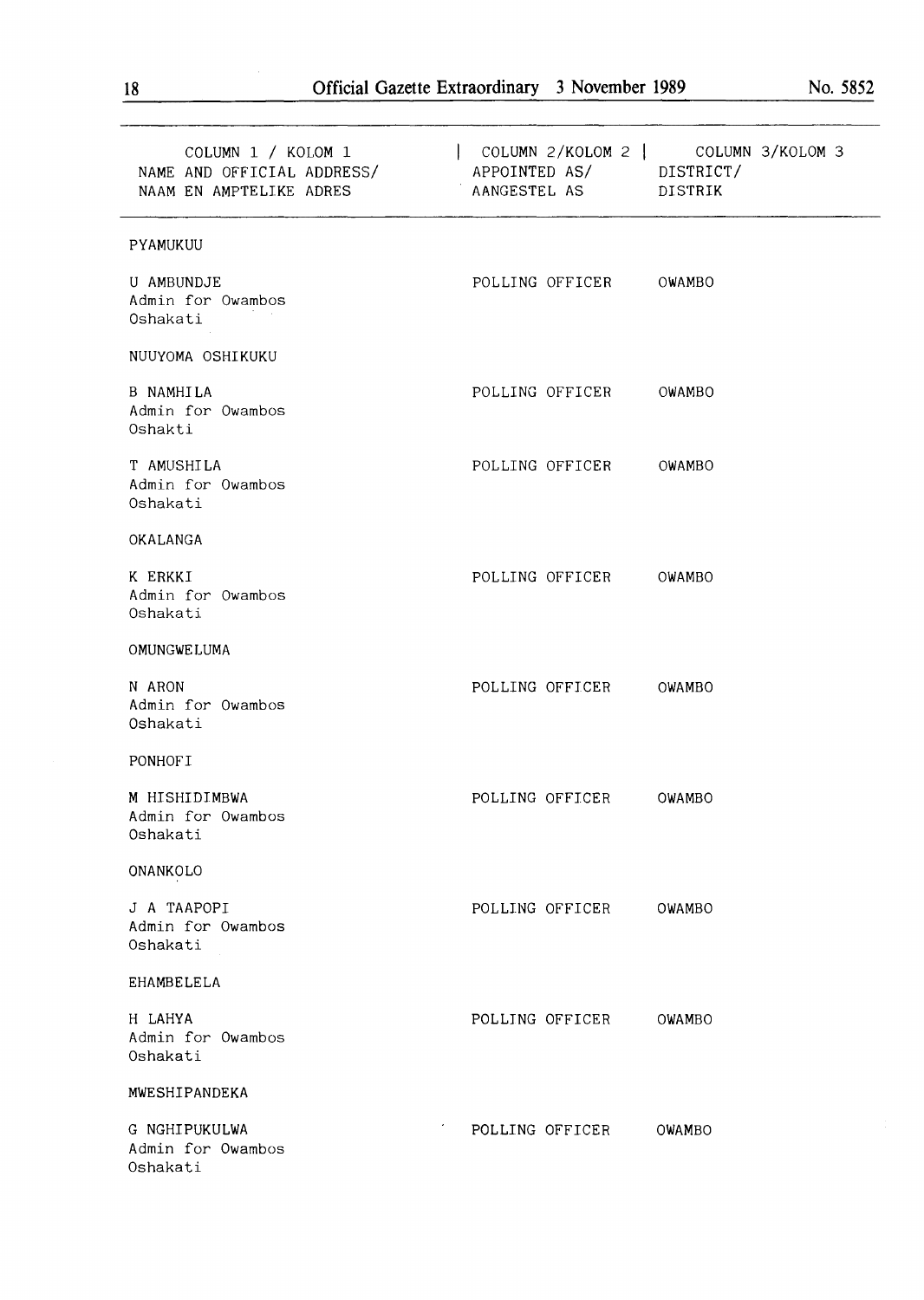| COLUMN 1 / KOLOM 1                                    | $\vert$ COLUMN 2/KOLOM 2 $\vert$ COLUMN 3/KOLOM 3 |  |
|-------------------------------------------------------|---------------------------------------------------|--|
| NAME AND OFFICIAL ADDRESS/<br>NAAM EN AMPTELIKE ADRES | APPOINTED AS/ DISTRICT/<br>AANGESTEL AS DISTRIK   |  |
| OHAMWAALA EDUNDJA                                     |                                                   |  |
| K KONDJENI<br>Admin for Owambos<br>Oshakati           | POLLING OFFICER<br>OWAMBO                         |  |
| OSHANDI                                               |                                                   |  |
| N KAVIVA<br>Admin for Owambos<br>Oshakati             | POLLING OFFICER OWAMBO                            |  |
| NKONGO OSHELA                                         |                                                   |  |
| N NDEVAHOMA<br>Admin for Owambos<br>Oshakati          | POLLING OFFICER OWAMBO                            |  |
| ONANGOLO                                              |                                                   |  |
| N PULENI<br>Admin for Owambos<br>Oshakati             | POLLING OFFICER<br>OWAMBO                         |  |
| UUKWANATSHIKALE & OMUSIMBOTI                          |                                                   |  |
| A MARTINUS<br>Admin for Owambos<br>Oshakati           | POLLING OFFICER OWAMBO                            |  |
| ONYAANYA                                              |                                                   |  |
| N JOHANNES<br>Admin for Owambos<br>Oshakati           | POLLING OFFICER<br>OWAMBO                         |  |
| <b>EHEKE</b>                                          |                                                   |  |
| F NUUKONGO<br>Admin for Owambos<br>Oshakati           | POLLING OFFICER<br>OWAMBO                         |  |
| ONIIPA                                                |                                                   |  |
| R AMAKALI<br>Admin for Owambos<br>Oshakati            | POLLING OFFICER<br>OWAMBO                         |  |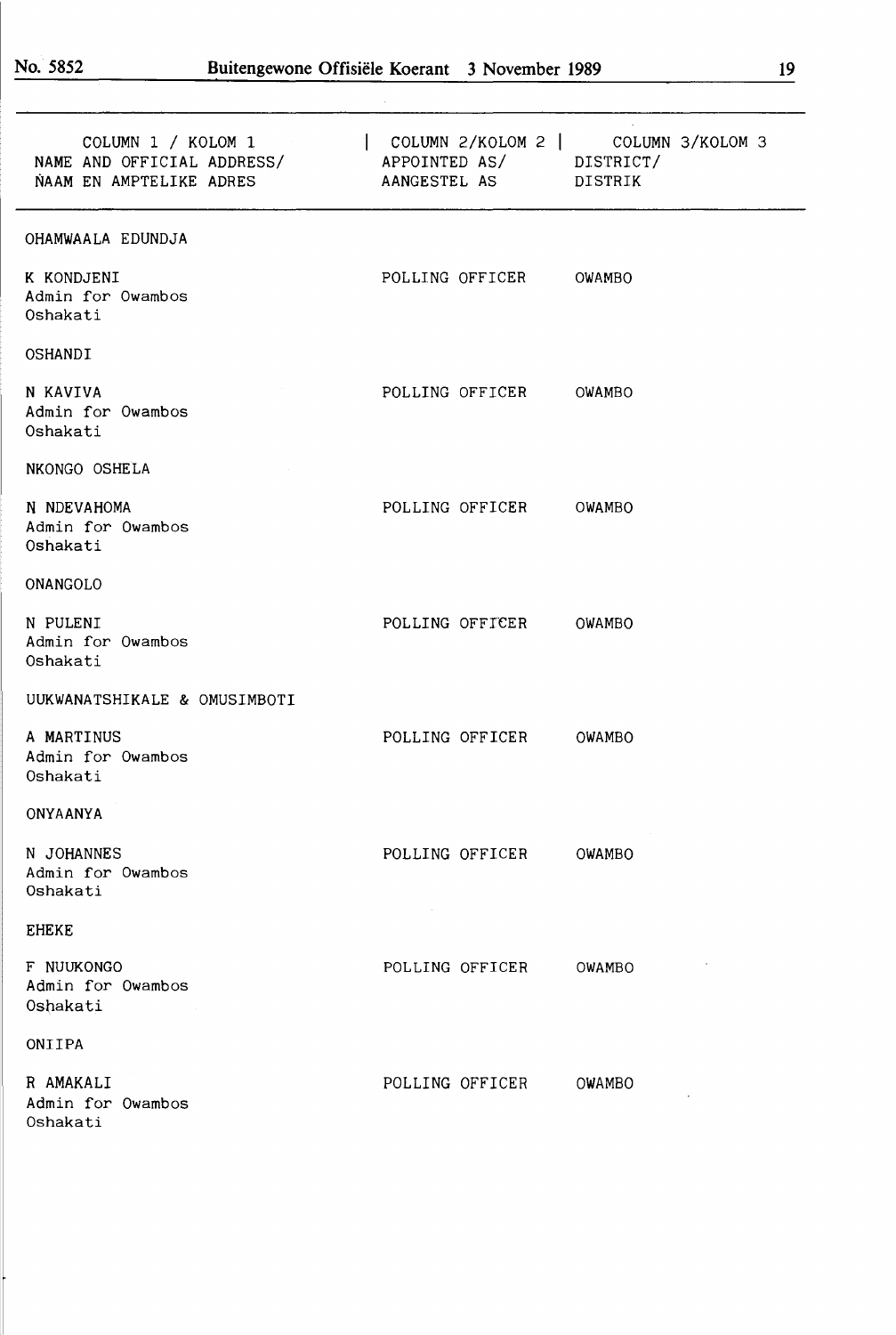| ΔV                                                                          | Official Gazette Extraordinary 5 November 1989                                                 |               | <b>IAN: 30</b> |
|-----------------------------------------------------------------------------|------------------------------------------------------------------------------------------------|---------------|----------------|
| COLUMN 1 / KOLOM 1<br>NAME AND OFFICIAL ADDRESS/<br>NAAM EN AMPTELIKE ADRES | $\mathbf{1}$<br>COLUMN 2/KOLOM 2   COLUMN 3/KOLOM 3<br>APPOINTED AS/ DISTRICT/<br>AANGESTEL AS | DISTRIK       |                |
| OWAMBO                                                                      |                                                                                                |               |                |
| OSHUULAGULWA                                                                |                                                                                                |               |                |
| R BRAND<br>Admin for Whites<br>Windhoek                                     | POLLING OFFICER                                                                                | OWAMBO        |                |
| <b>ONANONA</b>                                                              |                                                                                                |               |                |
| J LOUW<br>Admin for Whites<br>Windhoek                                      | POLLING OFFICER                                                                                | OWAMBO        |                |
| OSHAKATI 1                                                                  |                                                                                                |               |                |
| A DU P ENGELBRECHT<br>Central Personnel Institution<br>Windhoek             | PRESIDING OFFICER/<br>COUNTING OFFICER                                                         | OWAMBO        |                |
| H C VAN RENSBURG<br>Dept of National Education<br>Windhoek                  | POLLING OFFICER                                                                                | OWAMBO        |                |
| J H JOUBERT<br>Dept Agric & Nature Conservation<br>Windhoek.                | POLLING OFFICER                                                                                | OWAMBO        |                |
| J J VIVIERS<br>Transnamib<br>Windhoek                                       | POLLING OFFICER                                                                                | OWAMBO        |                |
| S KRUGER<br>Transnamib<br>Windhoek                                          | POLLING OFFICER                                                                                | <b>OWAMBO</b> |                |
| N J DAVIN (JNR)<br>$Dont$ of Transport                                      | POLLING OFFICER                                                                                | OWAMBO        |                |

Dept of Transport Windhoek

M THERON Dept of Governmental Affairs Windhoek

A P NAUDE Dept of Governmental Affairs Oshakati

S LOURENCE Central Personnel Institution Windhoek

POLLING OFFICER OWAMBO

POLLING OFFICER OWAMBO

POLLING OFFICER OWAMBO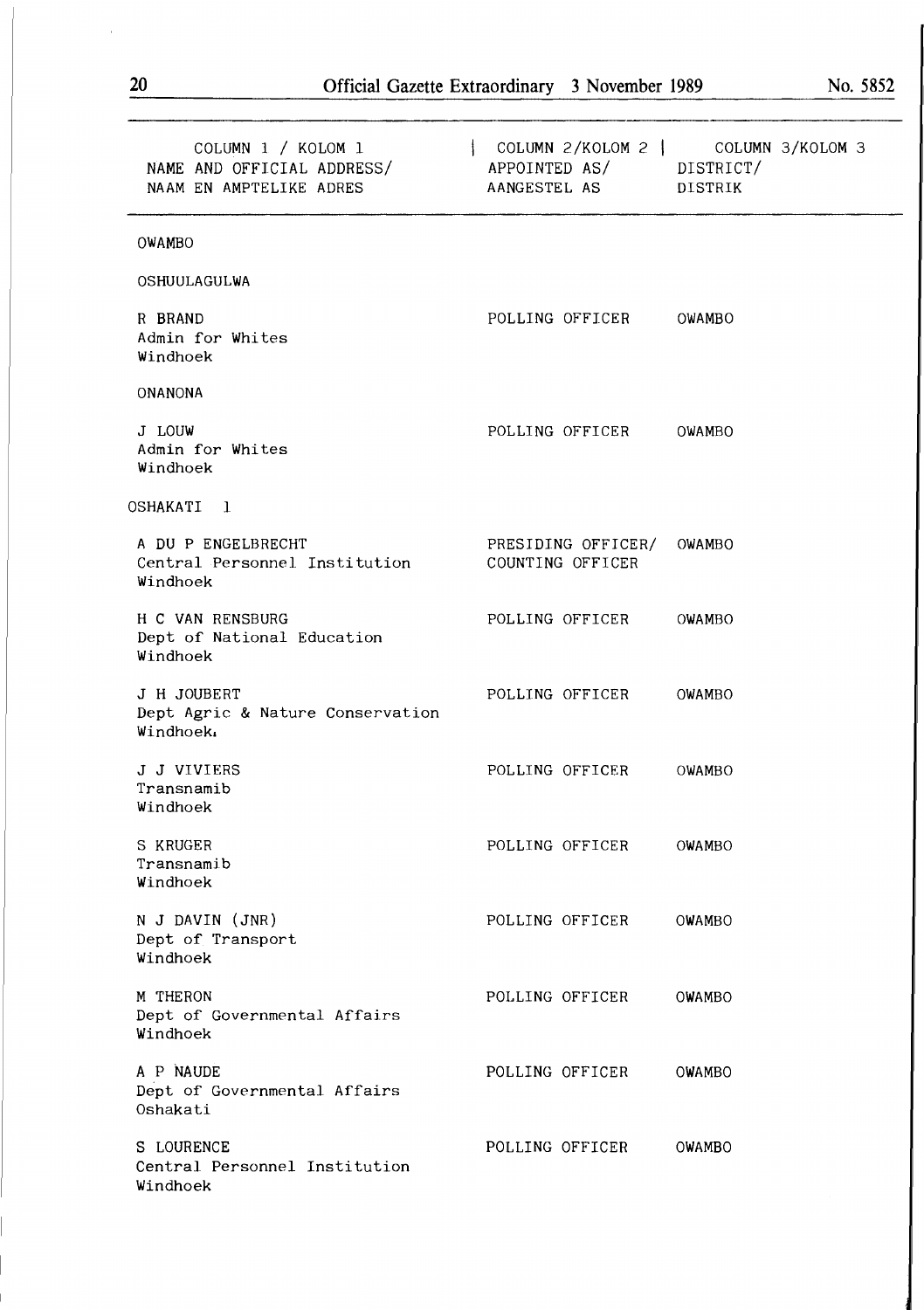| COLUMN 1 / KOLOM 1<br>NAME AND OFFICIAL ADDRESS/<br>NAAM EN AMPTELIKE ADRES | APPOINTED AS/ DISTRICT/<br>AANGESTEL AS DISTRIK | $\vert$ COLUMN 2/KOLOM 2 $\vert$ COLUMN 3/KOLOM 3 |
|-----------------------------------------------------------------------------|-------------------------------------------------|---------------------------------------------------|
| D KASUME<br>Dept of Governmental Affairs<br>Windhoek                        | POLLING OFFICER OWAMBO                          |                                                   |
| Z KANDJOZE<br>Dept of Governmental Affairs<br>Windhoek                      | POLLING OFFICER OWAMBO                          |                                                   |
| S P MATJILA<br>Dept of Governmental Affairs<br>Windhoek                     | POLLING OFFICER OWAMBO                          |                                                   |
| OSHAKATI 2 (IIPUMBU COMBINED SCHOOL)                                        |                                                 |                                                   |
| J DU PLOOY<br>Admin for Whites<br>Windhoek                                  | POLLING OFFICER OWAMBO                          |                                                   |
| E SCHLECHTER<br>Central Personnel Institution<br>Windhoek                   | POLLING OFFICER OWAMBO                          |                                                   |
| L M HORN<br>Transnamib<br>Windhoek                                          | POLLING OFFICER                                 | OWAMBO                                            |
| J P VAN WYK<br>Transnamib<br>Windhoek                                       | POLLING OFFICER                                 | OWAMBO                                            |
| J J RAUTENBACH<br>Dept Nat. Health & Welfare<br>Windhoek                    | POLLING OFFICER                                 | OWAMBO                                            |
| R VAN DYK<br>Transnamib<br>Windhoek                                         | POLLINGOFFICER                                  | OWAMBO                                            |
| OMPAKOYA COMBINED SCHOOL                                                    |                                                 |                                                   |
| F E V VILANDER<br>Admin for Coloureds<br>Windhoek                           | POLLING OFFICER                                 | OWAMBO                                            |
| OTAMAZI COMBINED SCHOOL                                                     |                                                 |                                                   |
| J EINBECK<br>Dept Agric & Nature Conservation<br>Windhoek                   | POLLING OFFICER<br>COUNTING OFFICER             | OWAMBO                                            |
| T VAN ZYL<br>Central Personnel Institution<br>Windhoek                      | POLLING OFFICER                                 | OWAMBO                                            |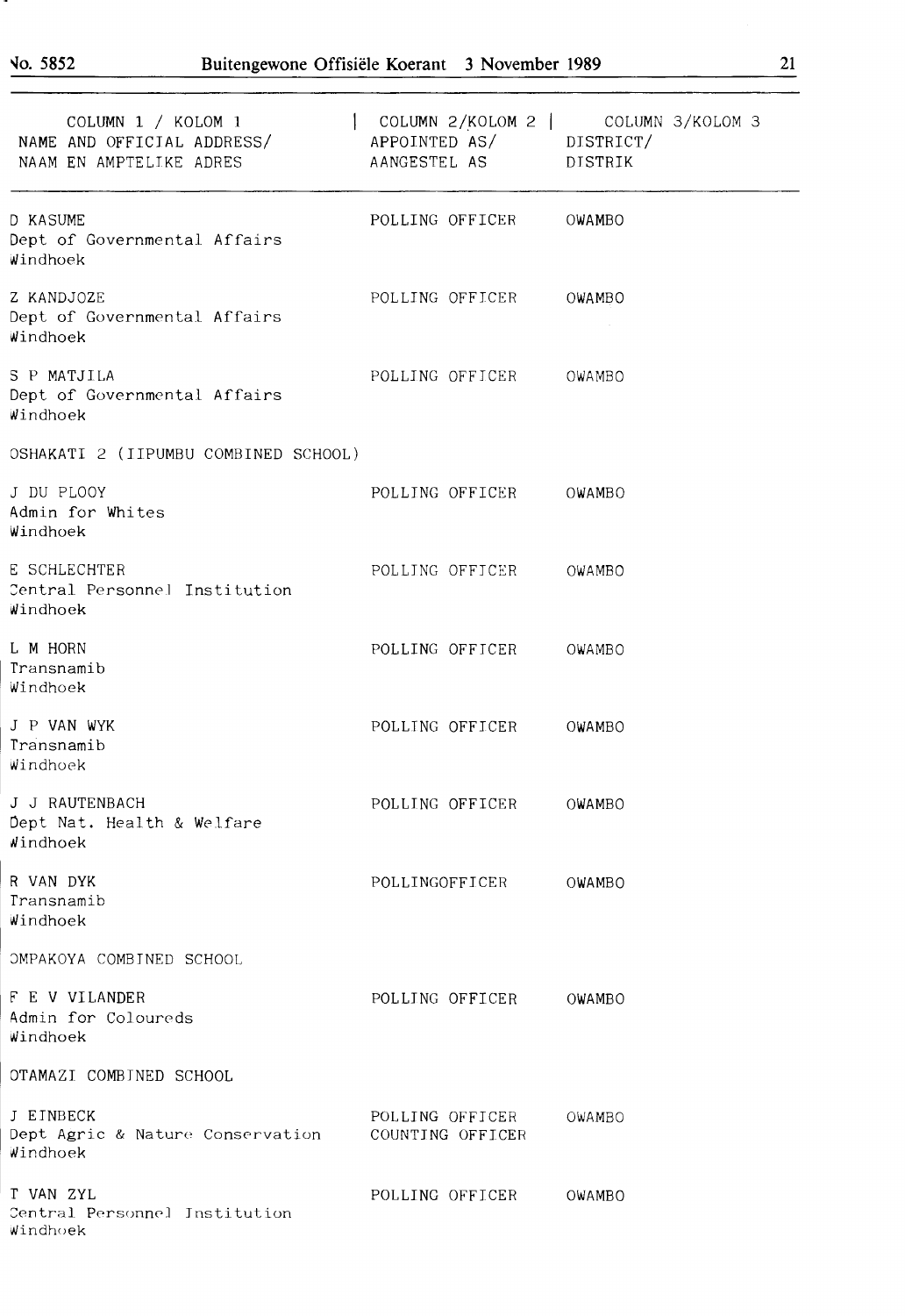| COLUMN 1 / KOLOM 1<br>NAME AND OFFICIAL ADDRESS/<br>NAAM EN AMPTELIKE ADRES | COLUMN 2/KOLOM 2   COLUMN 3/KOLOM 3<br>APPOINTED AS/ DISTRICT/<br>AANGESTEL AS DISTRIK |        |
|-----------------------------------------------------------------------------|----------------------------------------------------------------------------------------|--------|
| IIPANDAYAMITI COMBINED SCHOOL                                               |                                                                                        |        |
| W VAN WYK<br>Dept Agric & Nature Conservation<br>Windhoek                   | POLLING OFFICER OWAMBO                                                                 |        |
| ELIM SENIOR PRIMARY SCHOOL                                                  |                                                                                        |        |
| J VAN DER BERG<br>Dept of : Water Affairs<br>Windhoek                       | POLLING OFFICER                                                                        | OWAMBO |
| ONAMUTAI                                                                    |                                                                                        |        |
| N TRAUT<br>Peri-Urban Development Board<br>Windhoek                         | POLLING OFFICER                                                                        | OWAMBO |
| OTHIKA COMBINED SCHOOL                                                      |                                                                                        |        |
| H VAN HEERDEN<br>Central Personnel Institution<br>Windhoek                  | POLLING OFFICER                                                                        | OWAMBO |
| ONANKOZO COMBINED SCHOOL                                                    |                                                                                        |        |
| A ROETS<br>Admin for Whites<br>Windhoek                                     | POLLING OFFICER/ OWAMBO<br>COUNTING OFFICER                                            |        |
| EHAMBELEBO COMBINED SCHOOL                                                  |                                                                                        |        |
| J H SIEBERT<br>Transnamib<br>Windhoek                                       | POLLING OFFICER                                                                        | OWAMBO |
| ONAMAHOKA                                                                   |                                                                                        |        |
| N P P SWANEPOEL<br>Dept of Water Affairs<br>Windhoek                        | POLLING OFFICER                                                                        | OWAMBO |
| ONGUA SECONDARY SCHOOL                                                      |                                                                                        |        |
| J F MORKEL<br>Dept of Water Affairs<br>Windhoek                             | POLLING OFFICER                                                                        | OWAMBO |
| EDUNDJA JUNIOR PRIMARY SCHOOL                                               |                                                                                        |        |
| <b>V STEHLE</b><br>Dept of Water Affairs<br>Windhoek                        | POLLING OFFICER/<br>COUNTING OFFICER                                                   | OWAMBO |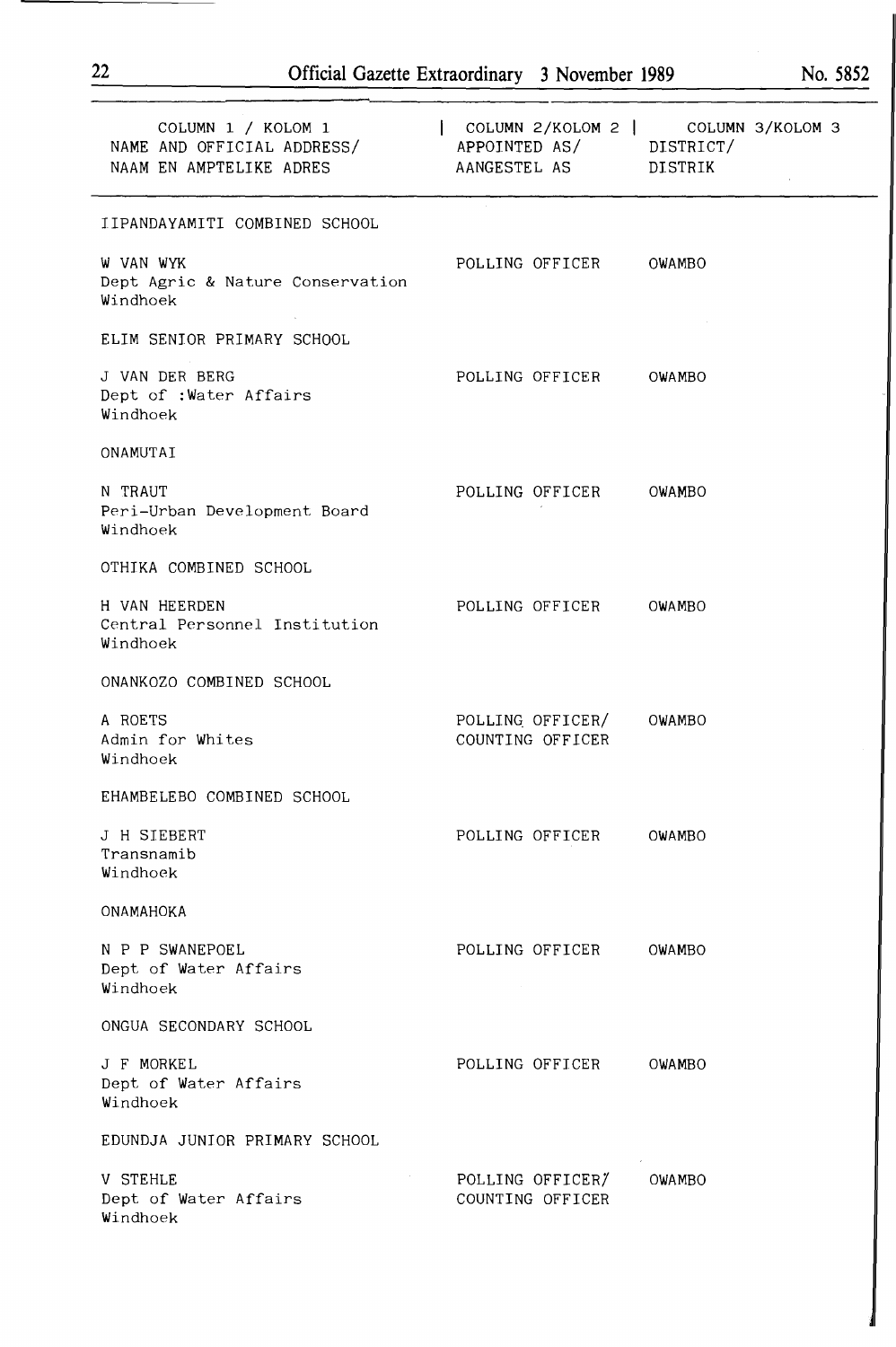$\sim$ 

| COLUMN 1 / KOLOM 1   COLUMN 2/KOLOM 2   COLUMN 3/KOLOM 3<br>NAME AND OFFICIAL ADDRESS/ APPOINTED AS/ DISTRICT/<br>NAAM EN AMPTELIKE ADRES | AANGESTEL AS DISTRIK                        |        |
|-------------------------------------------------------------------------------------------------------------------------------------------|---------------------------------------------|--------|
| NANGHOLO COMBINED SCHOOL                                                                                                                  |                                             |        |
| MAREE<br>entral Personnel Institution<br>lindhoek                                                                                         | POLLING OFFICER/ OWAMBO<br>COUNTING OFFICER |        |
| I DE SILVA<br>ept of Water Affairs<br>indhoek                                                                                             | POLLING OFFICER OWAMBO                      |        |
| KAKU JUNIOR PRIMARY SCHOOL                                                                                                                |                                             |        |
| I J KOTZE<br>ept of Civic Affairs & Manpower<br><i>indhoek</i>                                                                            | POLLING OFFICER OWAMBO                      |        |
| INDANGUNGU COMBINED SCHOOL                                                                                                                |                                             |        |
| I VENTER<br>ept of Transport<br>indhoek                                                                                                   | POLLING OFFICER/ OWAMBO<br>COUNTING OFFICER |        |
| J DE GREEFF<br>entral Personnel Institution<br>lindhoek                                                                                   | POLLING OFFICER OWAMBO                      |        |
| )SHIGAMBO                                                                                                                                 |                                             |        |
| ∤ A JOONé<br>dmin for Whites<br>lindhoek                                                                                                  | POLLING OFFICER OWAMBO                      |        |
| LOMBE COMBINED SCHOOL                                                                                                                     |                                             |        |
| ∤ W HARTMAN<br>ept of Finance<br>lindhoek                                                                                                 | POLLING OFFICER                             | OWAMBO |
| MKANGOLO COMBINED SCHOOL                                                                                                                  |                                             |        |
| I VAN DER VYFER<br>ept Posts & Telecommunication<br><i>l</i> indhoek                                                                      | POLLING OFFICER                             | OWAMBO |
| <b>MUTEYA</b>                                                                                                                             |                                             |        |
| ) KILIAN<br>ept of Civic Affiars & Manpower<br>Windhoek                                                                                   | POLLING OFFICER                             | OWAMBO |

f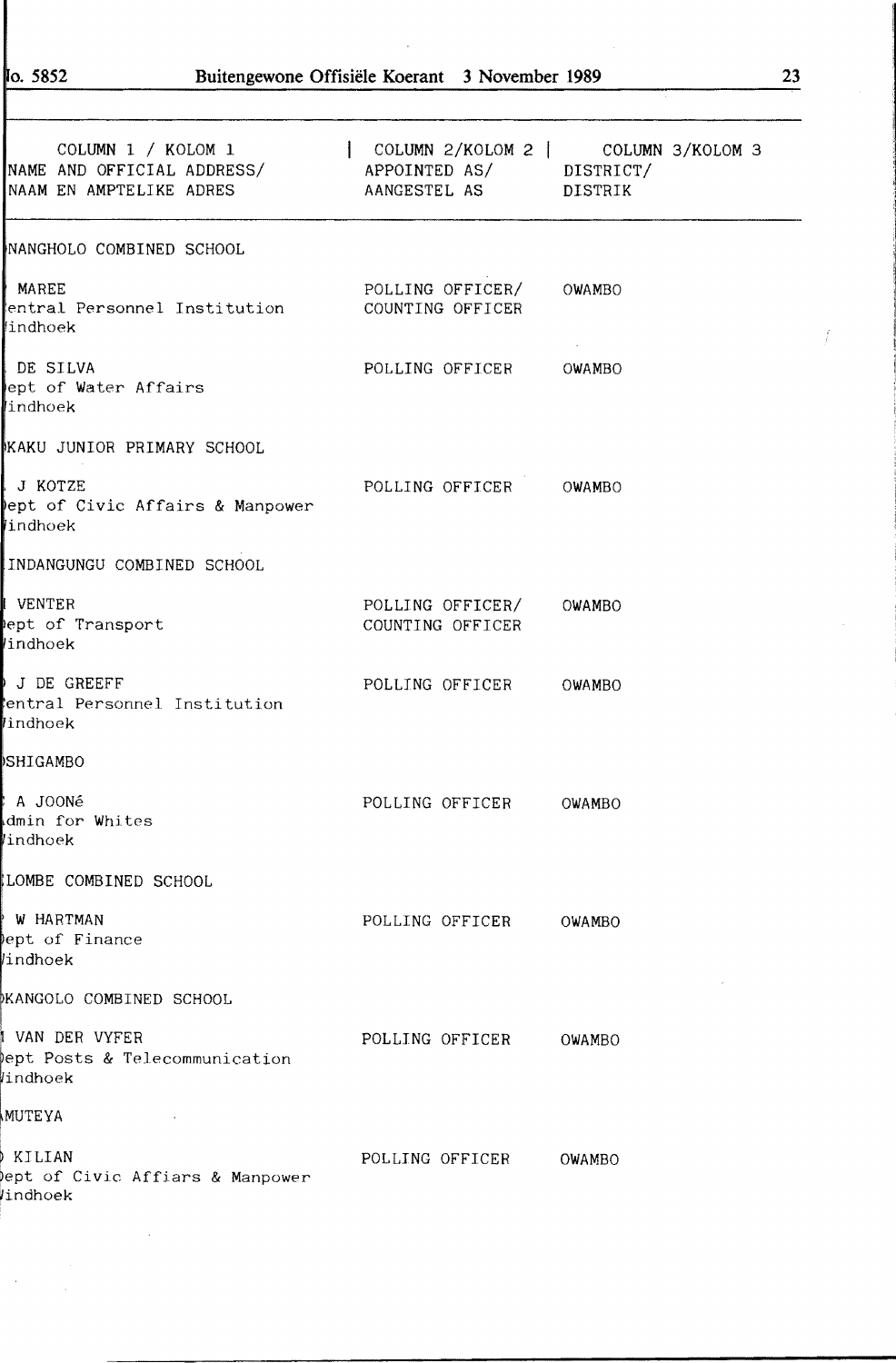| COLUMN 1 / KOLOM 1<br>NAME AND OFFICIAL ADDRESS/ APPOINTED AS/ DISTRICT/<br>NAAM EN AMPTELIKE ADRES | AANGESTEL AS DISTRIK                 | COLUMN 2/KOLOM 2   COLUMN 3/KOLOM 3 |
|-----------------------------------------------------------------------------------------------------|--------------------------------------|-------------------------------------|
| OSHIPUKWA COMBINED SCHOOL                                                                           |                                      |                                     |
| P TALJAARD<br>Admin for Whites<br>Windhoek                                                          | POLLING OFFICER OWAMBO               |                                     |
| ONTANANGA SENIOR PRIMARY SCHOOL                                                                     |                                      |                                     |
| S F SCHULTE<br>Admin for Whites<br>Windhoek                                                         | POLLING OFFICER                      | OWAMBO                              |
| <b>EKOKA</b>                                                                                        |                                      |                                     |
| D BRENDELL<br>Dept Agric & Nature Conservation<br>Windhoek                                          | POLLING OFFICER OWAMBO               |                                     |
| <b>EKOKOFI</b>                                                                                      |                                      |                                     |
| R W HANKEY<br>Dept Posts & Telekommunikasie<br>Windhoek                                             | POLLING OFFICER OWAMBO               |                                     |
| <b>ESHESHETE</b>                                                                                    |                                      |                                     |
| L S DUURSEMA<br>Admin for Whites<br>Windhoek                                                        | POLLING OFFICER                      | OWAMBO                              |
| EHAMBELEBO COMBINED SCHOOL                                                                          |                                      |                                     |
| T S LOFTY-EATON<br>Admin for Whites<br>Windhoek                                                     | POLLING OFFICER                      | OWAMBO                              |
| ONDOBE                                                                                              |                                      |                                     |
| N R KANDJII<br>Dept of Governmental Affairs<br>Windhoek                                             | POLLING OFFICER/<br>COUNTING OFFICER | OWAMBO                              |
| OSHIKULUFITA                                                                                        |                                      |                                     |
| A J ESTERHUIZEN<br>Admin for Whites<br>Windhoek                                                     | POLLING OFFICER                      | OWAMBO                              |
| OMPAKOYA                                                                                            | $_{\rm{sat}}$                        |                                     |
| P I STROHBACH<br>Admin for Whites<br>Windhoek                                                       | POLLING OFFICER                      | OWAMBO                              |

 $\ddot{\phantom{0}}$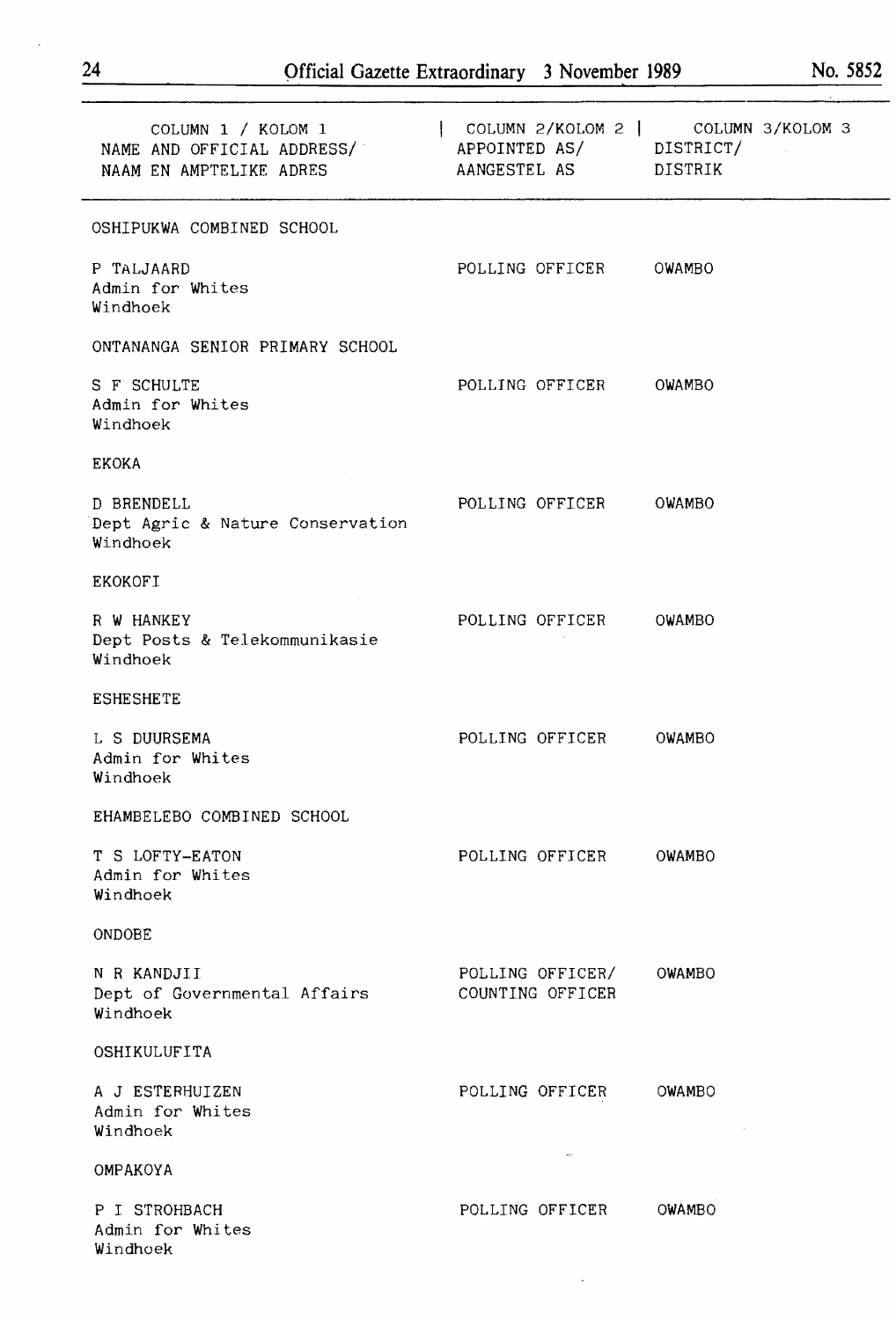.<br>Wang-kalimang pangalang pangalang pangalang pangalang pangalang pangalang pangalang pangalang pangalang pangal

| COLUMN $1 / KOLOM_1$<br>NAME AND OFFICIAL ADDRESSZ<br>NAAM EN AMPTELIKE ADRES | APPOINTIUM AS ANNOUNCEMENTARY<br>e de la participa de la característica de la participa de la característica de la característica de la caracter<br>La participa de la característica de la característica de la característica de la característica de la caracte | COLUMN 2/KOLOM P   COLUMN 3/KOLOM 3<br><b>SECTION</b> |
|-------------------------------------------------------------------------------|--------------------------------------------------------------------------------------------------------------------------------------------------------------------------------------------------------------------------------------------------------------------|-------------------------------------------------------|
| AMUTANGA                                                                      |                                                                                                                                                                                                                                                                    |                                                       |
| N BARKHUIZEN<br>Admin for Whites<br>Windhoek                                  | The College of Hardwall (1997)                                                                                                                                                                                                                                     | <b>TELEMONY</b>                                       |
| OLUPAKO COMBINED SCHOOL                                                       |                                                                                                                                                                                                                                                                    |                                                       |
| M LUKASCHIK<br>Admin for Whites<br>Windhoek                                   | POLLING OFFICER THE CWAMP                                                                                                                                                                                                                                          |                                                       |
| ONEEYA COMBINED SCHOOL                                                        |                                                                                                                                                                                                                                                                    |                                                       |
| W N VAN WYK<br>Central Personnel Institution<br>Windhoek                      | POLITIC OPEN TER COOP DOME                                                                                                                                                                                                                                         |                                                       |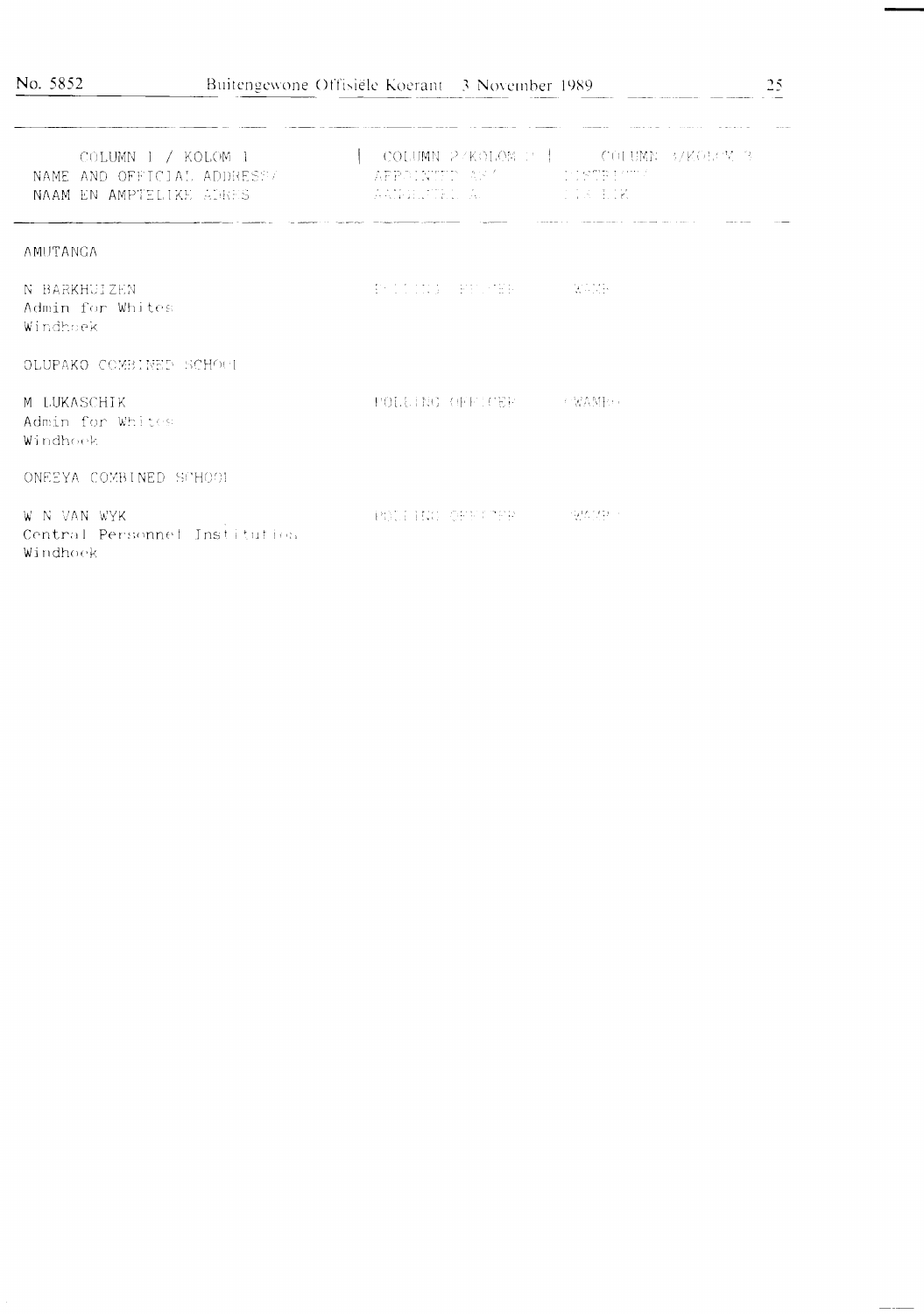| COLUMN 1 / KOLOM 1<br>NAME AND OFFICIAL ADDRESS/<br>NAAM EN AMPTELIKE ADRES | COLUMN 2/KOLOM 2   COLUMN 3/KOLOM 3<br>APPOINTED AS/ DISTRICT/<br>AANGESTEL AS DISTRIK |  |
|-----------------------------------------------------------------------------|----------------------------------------------------------------------------------------|--|
| OWAMBO                                                                      |                                                                                        |  |
| L R DE WELSIM<br>Office of the Adm-General<br>Windhoek                      | PRESIDING OFFICER OWAMBO                                                               |  |
| C BARNARD<br>Office of the Adm.General<br>Windhoek                          | PRESIDING OFFICER<br>OWAMBO                                                            |  |
| M STEYN<br>Office of the Adm-General<br>Windhoek                            | PRESIDING OFFICER OWAMBO                                                               |  |
| J H MEYER<br>Office of the Adm-General<br>Windhoek                          | PRESIDING OFFICER<br>OWAMBO                                                            |  |
| C BEZUIDENHOUT<br>Office of the Adm-General<br>Windhoek                     | PRESIDING OFFICER OWAMBO                                                               |  |
| J A VENTER<br>Office of the Adm-General<br>Windhoek                         | PRESIDING OFFICER OWAMBO                                                               |  |
| J E A VAN ZYL<br>Office of the Adm-General<br>Windhock                      | PRESIDING OFFICER OWAMBO                                                               |  |
| G C H JONKER<br>Office of the Adm-General<br>Windhoek                       | PRESIDING OFFICER<br>OWAMBO                                                            |  |
| I P PIETERSE<br>Office of the Adm-General<br>Windhoek                       | PRESIDING OFFICER OWAMOB                                                               |  |
| P A BOONZAAIER<br>Office of the Adm-General<br>Windhoek                     | PRESIDING OFFICER<br>OWAMBO                                                            |  |
| W D HAMBLY<br>Office of the Adm-General<br>Windhoek                         | PRESIDING OFFICER<br>OWAMBO                                                            |  |
| R G BEKKER<br>Office of the Adm-General<br>Windhoek                         | PRESIDING OFFICER<br>OWAMBO                                                            |  |
| A DU PLOOY<br>Office of the Adm-General                                     | PRESIDING OFFICER<br>OWAMBO                                                            |  |

Windhoek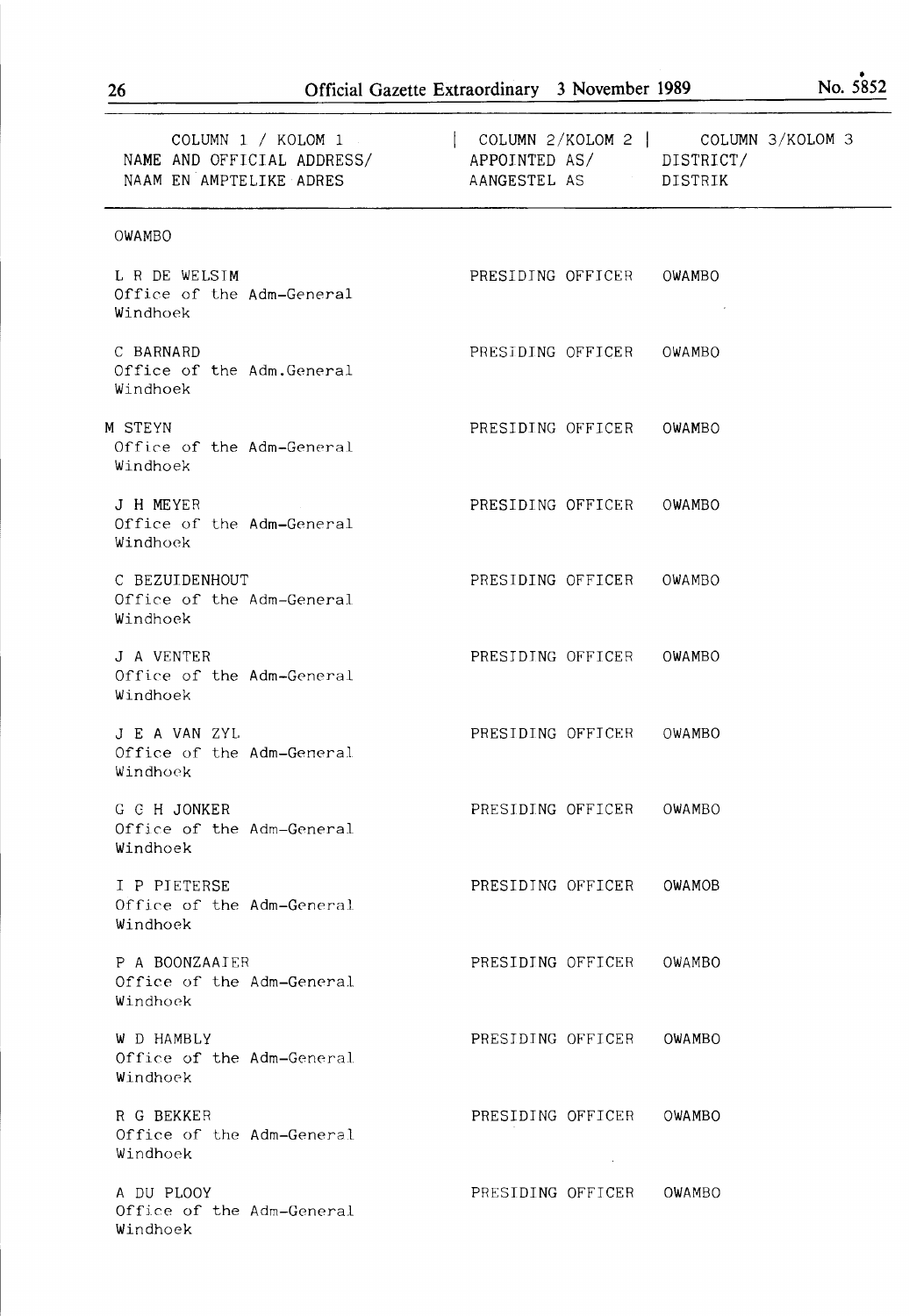$\mathbb{I}$ 

| COLUMN 1 / KOLOM 1<br>NAME AND OFFICIAL ADDRESS/<br>NAAM EN AMPTELIKE ADRES | APPOINTED AS/ DISTRICT/<br>AANGESTEL AS DISTRIK | $\vert$ COLUMN 2/KOLOM 2 $\vert$ COLUMN 3/KOLOM 3 |
|-----------------------------------------------------------------------------|-------------------------------------------------|---------------------------------------------------|
| D C J VAN SCHALKWYK<br>Office of the Adm-General<br>Windhoek                | PRESIDING OFFICER                               | <b>OWAMBO</b>                                     |
| M J SUTHERLAND<br>Office of the Adm-General<br>Windhoek                     | PRESIDING OFFICER<br>$\sim 10^{-1}$             | OWAMBO                                            |
| S C J SMIT<br>Office of the Adm-General<br>Windhoek                         | PRESIDING OFFICER                               | OWAMBO                                            |
| <b>F S CRUYWAGEN</b><br>Office of the Adm-General<br>Windhoek               | PRESIDING OFFICER                               | OWAMBO                                            |
| P J UYS<br>Office of the Adm-General<br>Windhoek                            | PRESIDING OFFICER                               | OWAMBO                                            |
| P J MARAIS<br>Office of the Adm-General<br>Windhoek                         | PRESIDING OFFICER                               | OWAMBO                                            |
| T M KOTZE<br>Office of the Adm-General<br>Windhoek                          | PRESIDING OFFICER                               | OWAMBO                                            |
| J KOEKEMOER<br>Office of the Adm-General<br>Windhoek                        | PRESIDING OFFICER                               | OWAMBO                                            |
| C SCHRAVESONDE<br>Office of the Adm-General<br>Windhoek                     | PRESIDING OFFICER                               | <b>OWAMBO</b>                                     |
| N J MARAIS<br>Office of the Adm-General<br>Windhoek                         | PRESIDING OFFICER                               | OWAMBO                                            |
| W C SMIT<br>Office of the Adm-General<br>Windhoek                           | PRESIDING OFFICER                               | OWAMBO                                            |
| D J F KEYSER<br>Office of the Adm-General<br>Windhoek                       | PRESIDING OFFICER                               | OWAMBO                                            |
| I J VAN DER MERWE<br>Dept of Civic Affairs & Manpower<br>Windhoek           | PRESIDING OFFICER                               | OWAMBO                                            |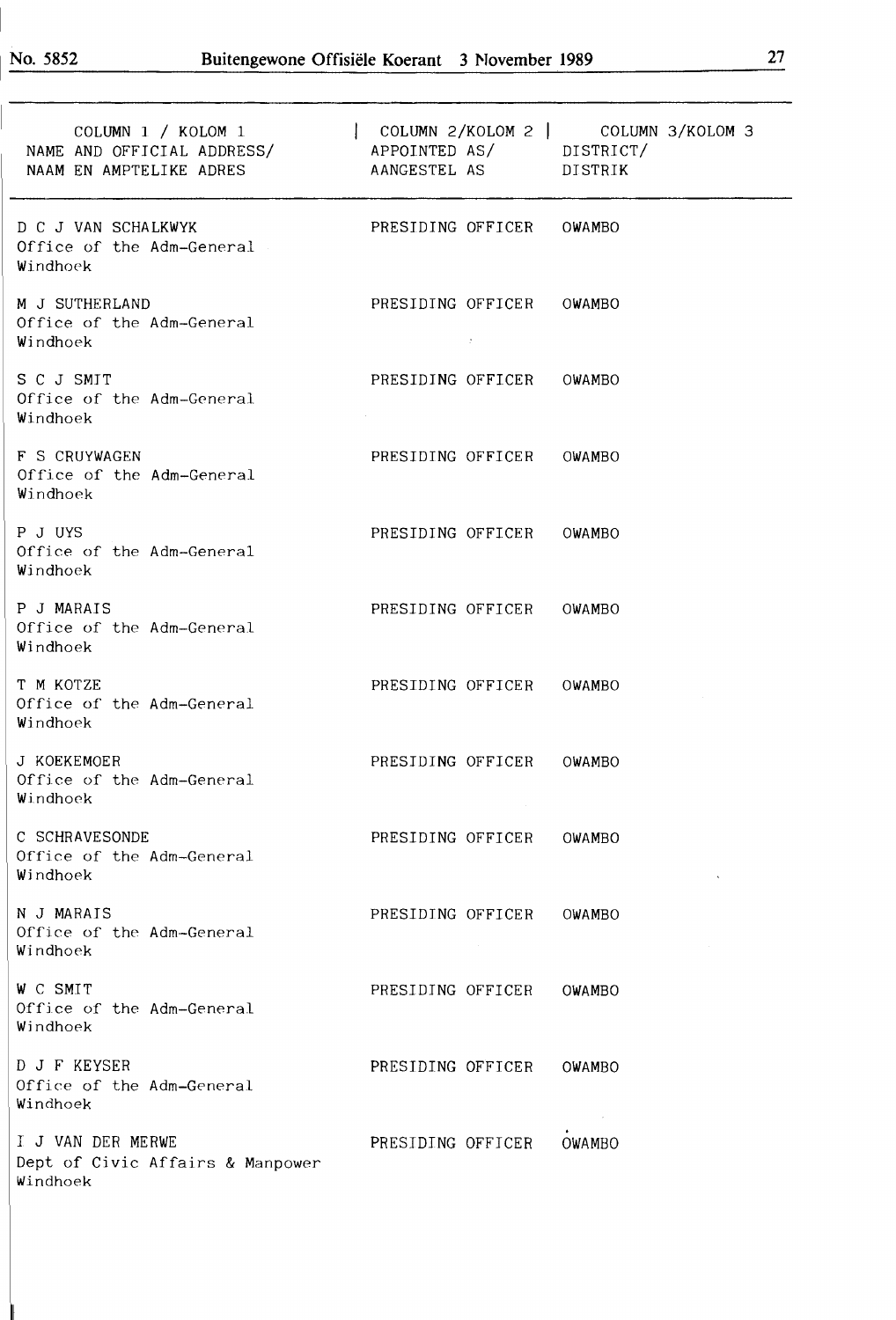| COLUMN 1 / KOLOM 1<br>NAME AND OFFICIAL ADDRESS/<br>NAAM EN AMPTELIKE ADRES | APPOINTED AS/ DISTRICT/<br>AANGESTEL AS DISTRIK | COLUMN 2/KOLOM 2   COLUMN 3/KOLOM 3 |
|-----------------------------------------------------------------------------|-------------------------------------------------|-------------------------------------|
| R NEL<br>Office of the Adm-General<br>Windhoek                              | POLLING OFFICER                                 | OWAMBO                              |
| J DE WIT<br>Office of the Adm-General<br>Windhoek                           | POLLING OFFICER                                 | OWAMBO                              |
| D JANSE VAN NOORDWYK<br>Office of the Adm-General<br>Windhoek               | POLLING OFFICER                                 | OWAMBO                              |
| T N BENADE<br>Office of the Adm-General<br>Windhoek                         | POLLING OFFICER                                 | OWAMBO                              |
| M J BEZUIDENHOUT<br>Office of the Adm-General<br>Windhoek                   | POLLING OFFICER                                 | OWAMBO                              |
| J J ELLIS<br>Office of the Adm-General<br>Windhoek                          | POLLING OFFICER                                 | OWAMBO                              |
| L B WILKIE<br>Office of the Adm-General<br>Windhoek                         | POLLING OFFICER                                 | OWAMBO                              |
| H BRADSHAW<br>Office of the Adm-General<br>Windhoek                         | POLLING OFFICER                                 | OWAMBO                              |
| J A VAN LILL<br>Office of the Adm-General<br>Windhoek                       | POLLING OFFICER                                 | OWAMBO                              |
| S D KOTZE<br>Office of the Adm-General<br>Windhoek                          | POLLING OFFICER                                 | OWAMBO                              |
| W D OOSTHUYZEN<br>Office of the Adm-General<br>Windhoek                     | POLLING OFFICER                                 | OWAMBO                              |
| L E GRIEB<br>Office of the Adm-General<br>Windhoek                          | POLLING OFFICER                                 | OWAMBO                              |
| H J MEYER<br>Office of the Adm-General<br>Windhoek                          | POLLING OFFICER                                 | OWAMBO                              |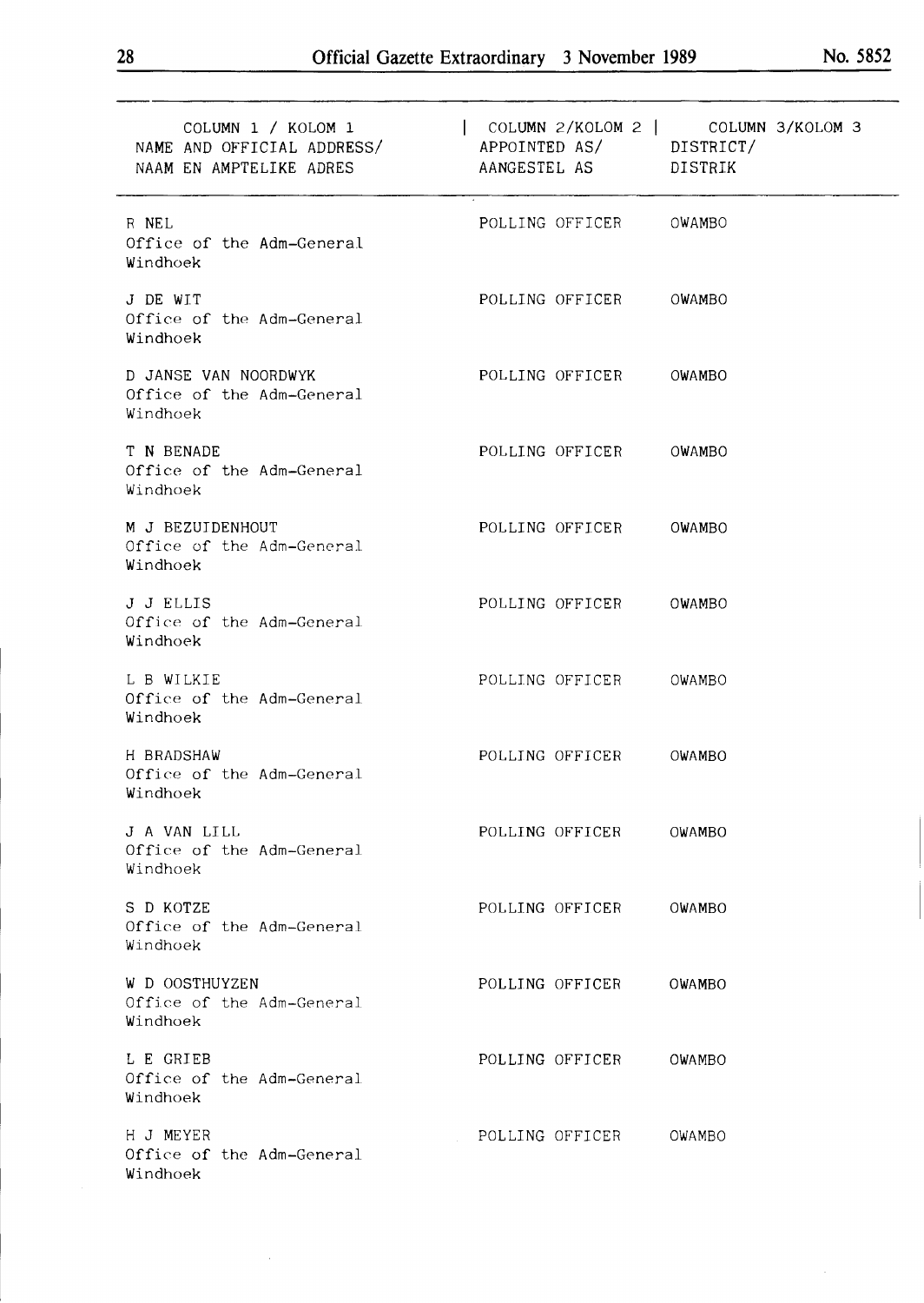No. 5852

| COLUMN 1 / KOLOM 1<br>NAME AND OFFICIAL ADDRESS/ APPOINTED AS/ DISTRICT/<br>NAAM EN AMPTELIKE ADRES | $\vert$ COLUMN 2/KOLOM 2 $\vert$ COLUMN 3/KOLOM 3<br>AANGESTEL AS DISTRIK |  |
|-----------------------------------------------------------------------------------------------------|---------------------------------------------------------------------------|--|
| H J PRETORIUS<br>Office of the Adm-General<br>Windhoek                                              | POLLING OFFICER<br>OWAMBO                                                 |  |
| C M PETZER<br>Office of the Adm-General<br>Windhoek                                                 | POLLING OFFICER<br>OWAMBO                                                 |  |
| L J VENTER<br>Office of the Adm-General<br>Windhoek                                                 | POLLING OFFICER<br>OWAMBO                                                 |  |
| <b>W L GELDENHUYS</b><br>Office of the Adm-General<br>Windhoek                                      | POLLING OFFICER<br>OWAMBO                                                 |  |
| M P BOTES<br>Office of the Adm-General<br>Windhoek                                                  | POLLING OFFICER<br>OWAMBO                                                 |  |
| MR TRUTER<br>Office of the Adm-General<br>Windhoek                                                  | POLLING OFFICER<br>OWAMBO                                                 |  |
| R VILJOEN<br>Office of the Adm-General<br>Windhoek                                                  | POLLING OFFICER<br>OWAMBO                                                 |  |
| J VAN TONDER<br>Office of the Adm-General<br>Windhoek                                               | POLLING OFFICER<br>OWAMBO                                                 |  |
| N J FERREIRA<br>Office of the Adm-General<br>Windhoek                                               | POLLING OFFICER<br>OWAMBO                                                 |  |
| L DE JAGER<br>Office of the Adm-General<br>Windhoek                                                 | POLLING OFFICER OWAMBO                                                    |  |
| K J NASH<br>Office of the Adm-General<br>Windhoek                                                   | POLLING OFFICER OWAMBO                                                    |  |
| W L NEL<br>Office of the Adm-General<br>Windhoek                                                    | POLLING OFFICER OWAMBO                                                    |  |
| H J BOTHA<br>Office of the Adm-General<br>Windhoek                                                  | POLLING OFFICER OWAMBO                                                    |  |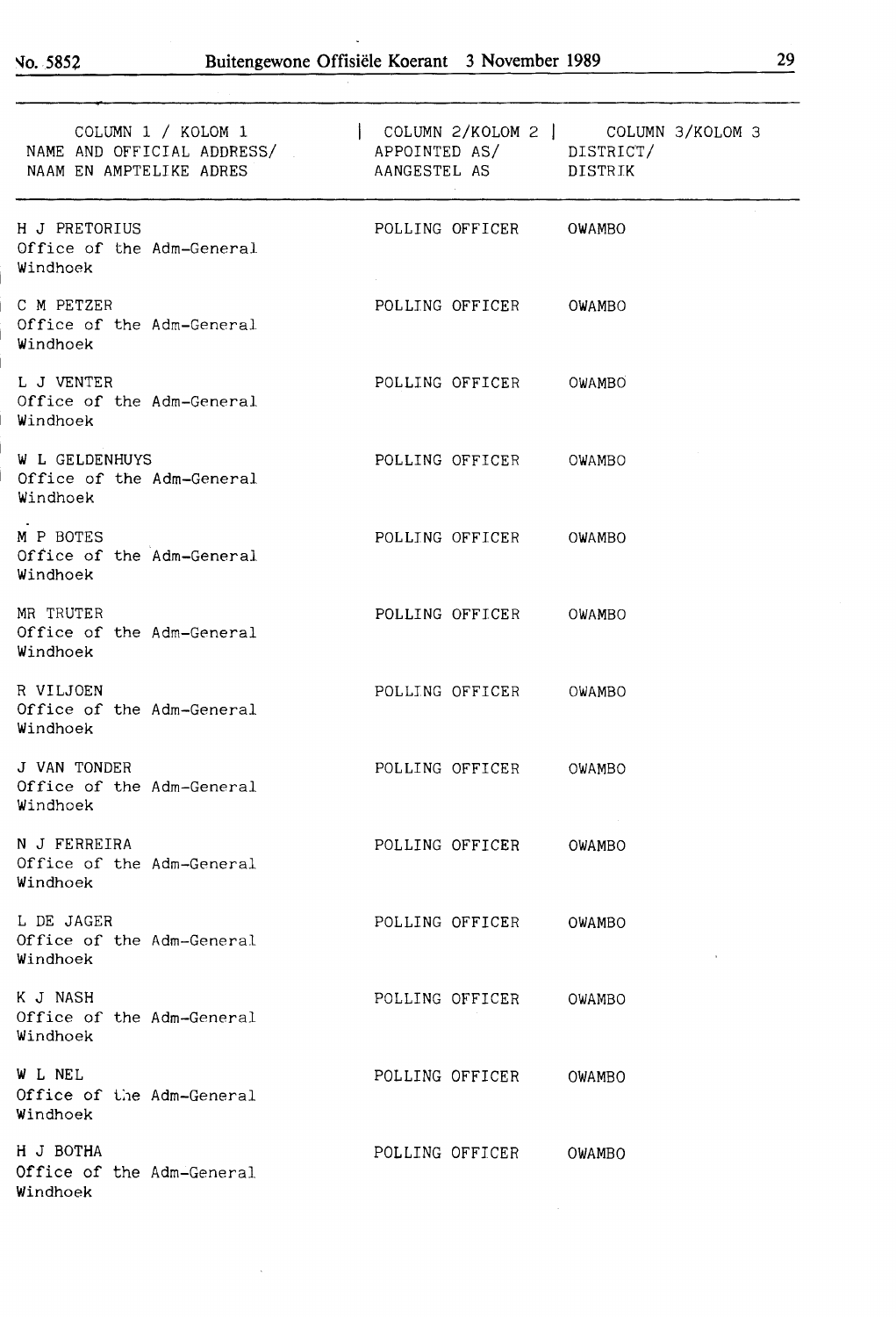| COLUMN 1 / KOLOM 1<br>NAME AND OFFICIAL ADDRESS/<br>NAAM EN AMPTELIKE ADRES | APPOINTED AS/ DISTRICT/<br>AANGESTEL AS DISTRIK | COLUMN 2/KOLOM 2   COLUMN 3/KOLOM 3 |
|-----------------------------------------------------------------------------|-------------------------------------------------|-------------------------------------|
| C BRUMMER<br>Office of the Adm-General<br>Windhoek                          | POLLING OFFICER OWAMBO                          |                                     |
| S BREYTENBACH<br>Office of the Adm-General<br>Windhoek                      | POLLING OFFICER OWAMBO                          |                                     |
| A VAN ASWEGEN<br>Office of the Adm-General<br>Windhoek                      | POLLING OFFICER OWAMBO                          |                                     |
| P J SWANEPOEL<br>Office of the Adm-General<br>Windhoek                      | POLLING OFFICER OWAMBO                          |                                     |
| N ALBERTS<br>Office of the Adm-General<br>Windhoek                          | POLLING OFFICER                                 | OWAMBO                              |
| G O FOURIE<br>Office of the Adm-General<br>Windhoek                         | POLLING OFFICER                                 | OWAMBO                              |
| I KOTZE<br>Office of the Adm-General<br>Windhoek                            | POLLING OFFICER                                 | OWAMBO                              |
| E A VAN DER MERWE<br>Office of the Adm-General<br>Windhoek                  | POLLING OFFICER                                 | OWAMBO                              |
| P J LUDIK<br>Office of the Adm-General<br>Windhoek                          | POLLING OFFICER                                 | OWAMBO                              |
| C J SWART<br>Office of the Adm-General<br>Windhoek                          | POLLING OFFICER OWAMBO                          |                                     |
| A STYGER<br>Office of the Adm-General<br>Windhoek                           | POLLING OFFICER OWAMBO                          |                                     |
| N J MARAIS<br>Office of the Adm-General<br>Windhoek                         | POLLING OFFICER                                 | OWAMBO                              |
| H C N ROODT<br>Office of the Adm.-General<br>Windhoek                       | POLLING OFFICER OWAMBO                          |                                     |

 $\hat{\mathcal{A}}$ 

 $\mathcal{A}^{(1)}$  $\sim$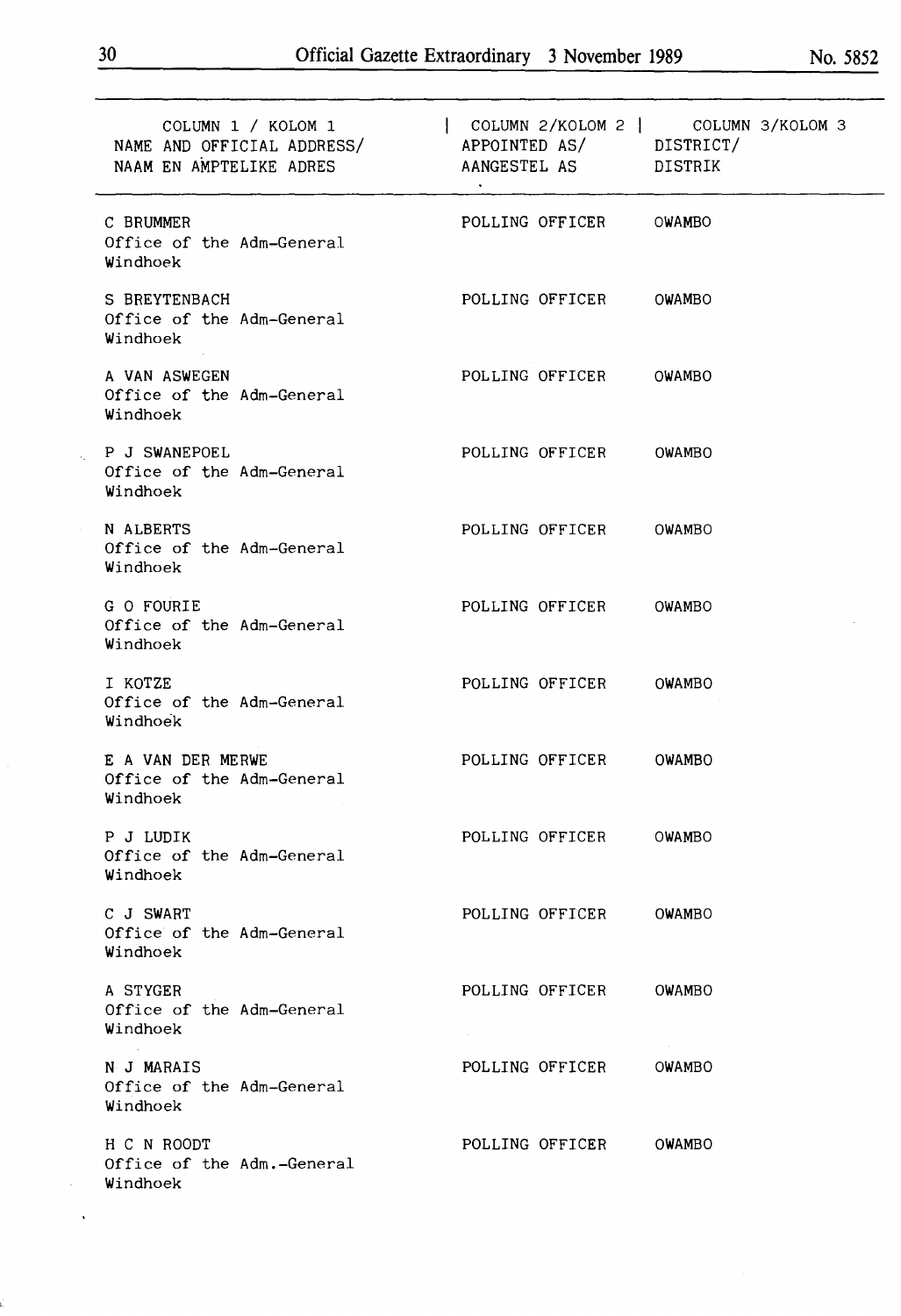| COLUMN 1 / KOLOM 1<br>NAME AND OFFICIAL ADDRESS/<br>NAAM EN AMPTELIKE ADRES | APPOINTED AS/ DISTRICT/<br>AANGESTEL AS | COLUMN 2/KOLOM 2   COLUMN 3/KOLOM 3<br>DISTRIK |
|-----------------------------------------------------------------------------|-----------------------------------------|------------------------------------------------|
| R BOTHA<br>Office of the Adm-General<br>Windhoek                            | POLLING OFFICER                         | OWAMBO                                         |
| G C LEZAR<br>Office of the Adm-General<br>Windhoek                          | POLLING OFFICER                         | <b>CWAMBO</b>                                  |
| L P HAVENGA<br>Office of the Adm-General<br>Windhoek                        | POLLING OFFICER                         | OWAMBO                                         |
| G J STOCKDALE<br>Office of the Adm-General<br>Windhoek                      | POLLING OFFICER                         | OWAMBO                                         |
| J H RIEKERT<br>Office of the Adm-General<br>Windhoek                        | POLLING OFFICER                         | OWAMBO                                         |
| G ANDERSON<br>Office of the Adm-General<br>Windhoek                         | POLLING OFFICER                         | <b>OWAMBO</b>                                  |
| J S VAN VUUREN.<br>Office of the Adm-General<br>Windhoek                    | POLLING OFFICER                         | OWAMBO                                         |
| C J MINNY<br>Office of the Adm-General<br>Windhoek                          | POLLING OFFICER                         | OWAMBO                                         |
| A R BOTHA<br>Office of the Adm-General<br>Windhoek                          | POLLING OFFICER                         | OWAMBO                                         |
| S I SCRIVAN<br>Office of the Adm-General<br>Windhoek                        | POLLING OFFICER                         | OWAMBO                                         |
| J E DE W SWART<br>Office of the Adm-General<br>Windhoek                     | OLLING OFFICER                          | OWAMBO                                         |
| Z J BOTHMA<br>Office of the Adm-General<br>Windhoek                         | POLLING OFFICER                         | OWAMBO                                         |
| A MATHEUS<br>Office of the Adm-General<br>Windhoek                          | POLLING' OFFICER                        | OWAMBO                                         |